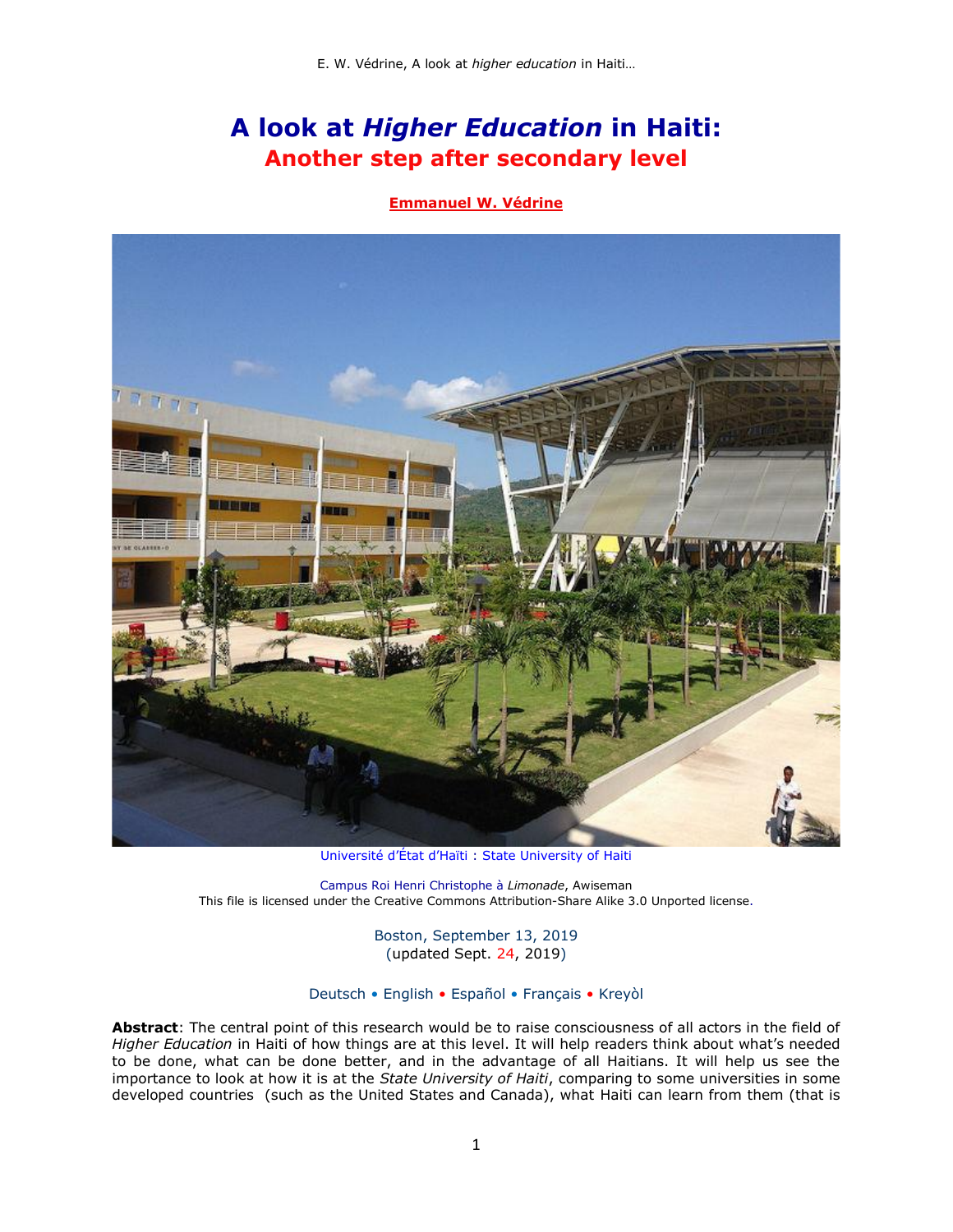good) and apply it also to improve their system. Finally, *human resources* that Haiti has not yet exploited in terms of *intellectual contribution Haitians in diaspora* can bring to the area of *education* if a solid bridge is constructed between Haiti and the diaspora in order to improve the education system at this level.

At first, we want to summarize *twenty points* below, as subjects that can provoke more debates. Further research can be done on these subjects by researchers interested in Haiti's Higher Education.

1. *Mémoire de sortie* or *Exit Thesis* – What is needed to be done for the State University of Haiti to eliminate that unnecessary requirement so that students can get their *Licence* (diploma), after four years of university studies and move on? [See notes on *[Mémoire](https://fr.wikipedia.org/wiki/M%C3%A9moire_(%C3%A9crit))*, *[Mémoire universitaire](https://fr.wikipedia.org/wiki/M%C3%A9moire_(%C3%A9crit)#Le_m%C3%A9moire_universitaire)*]

2. The role the *English language* must play in education in Haiti, from fundamental to university level.

3. *Formation* and *Orientation* for students and professors.

- 4. The issue of *Laboratory* at universities in Haiti. Does that really exist?
- 5. Importance to develop [Exchange Programs](https://www.etudionsaletranger.fr/etudier-a-l-etranger/les-programmes-d-echanges-internationaux-pour-etudier-a-l-etranger) with universities abroad.

6. The role *High Technology* should play in education in Haiti, at all levels.

7. Online Teaching Materials and Documents, *electronic version* of books that students could have bought cheap if Haitian authors want to sell the *electronic version* of their books (and the money would go directly to their *credit card*). That way, they won't need to spend a lot of money to publish their books.

- 8. *Scientific Reviews* as part Documentation for Research.
- 9. *Language(s) of instruction* professors use to lecture in class.
- 10. *Financing* the Faculties, and the role that *FAR* (*Fonds d'Appuis à la Recherche*) plays.
- 11. The University's *Annual Budget*.
- 12. The Professors' Union.
- 13. On the Creation of *University Campus*, a crucial need.
- 14. Point of view on *Libraries* to help in the area of Research and Documentation.
- 15. *Formation Training* to orient Students and Professors.
- 16. Preparing Teachers for the *Fundamental*, *Elementary*, and *Middle school* level.
- 17. Non-Certified Teachers who enter the system to teach.
- 18. The inexistence of *Continuing Education* for professors.
- 19. Requirement to enter the *ENI* (*École Nationale des Instituteurs*).

20. Tragedy in the area of education after the *closing of many ENI*, and the impact that has on the *Fundamental* level.

*[Education in Haiti](http://www.potomitan.info/vedrine/index.php#13)* has always been a field of interest for us. It's among other fields in the country that has many problems. We illustrate some of them in our book, *[Yon koudèy sou pwoblèm lekòl Ayiti](http://www.potomitan.info/vedrine/koudey.php)* (ed. 2007, 221 p.; *A look at the problem of schools in Haiti* : English [summary,](http://www.potomitan.info/vedrine/koudey.php#a) [abstract,](http://www.potomitan.info/vedrine/abstract.php#2) [questionnaire and](http://www.potomitan.info/vedrine/school2.php)  [circular\)](http://www.potomitan.info/vedrine/school2.php). No country in the world can be really developed without good *education*, and access to free school for everyone (at least until the end of [secondary school\)](http://www.potomitan.info/vedrine/diplom.php). But for that to happen, it is important to have *concerned leaders* who have a vision, and who are not just talking but who are doing positive actions to bring change.

When talking about *Higher Education*, we refer to *university level*. It's another *level* or *step* after *Secondary Education*. But in the construction of a building, the *base* is always very important to support the entire frame of the building. The research and publications that we have already done in the field of *[education](http://www.potomitan.info/vedrine/index.php#13)* would concentrate more on *basic* and *secondary education*. Sometimes it's not easy finding teachers, professors, and professionals within the system who can speak freely or give interviews on how things are inside the education system in Haiti (we understand that because people fear of losing their job for talking. So most them would be quiet though they may not like what's going on in term of crucial issues to be addressed), though we can make our own observation as former students.

It's true there have been some research done already (for example, *master theses* and *doctoral dissertations* on education in Haiti but when we can talk directly to students, professors, and professionals who are sincere within the system, we present a research of *primary source*, or one that is original. That way, we hope through this research other researcher will be inspired as well to do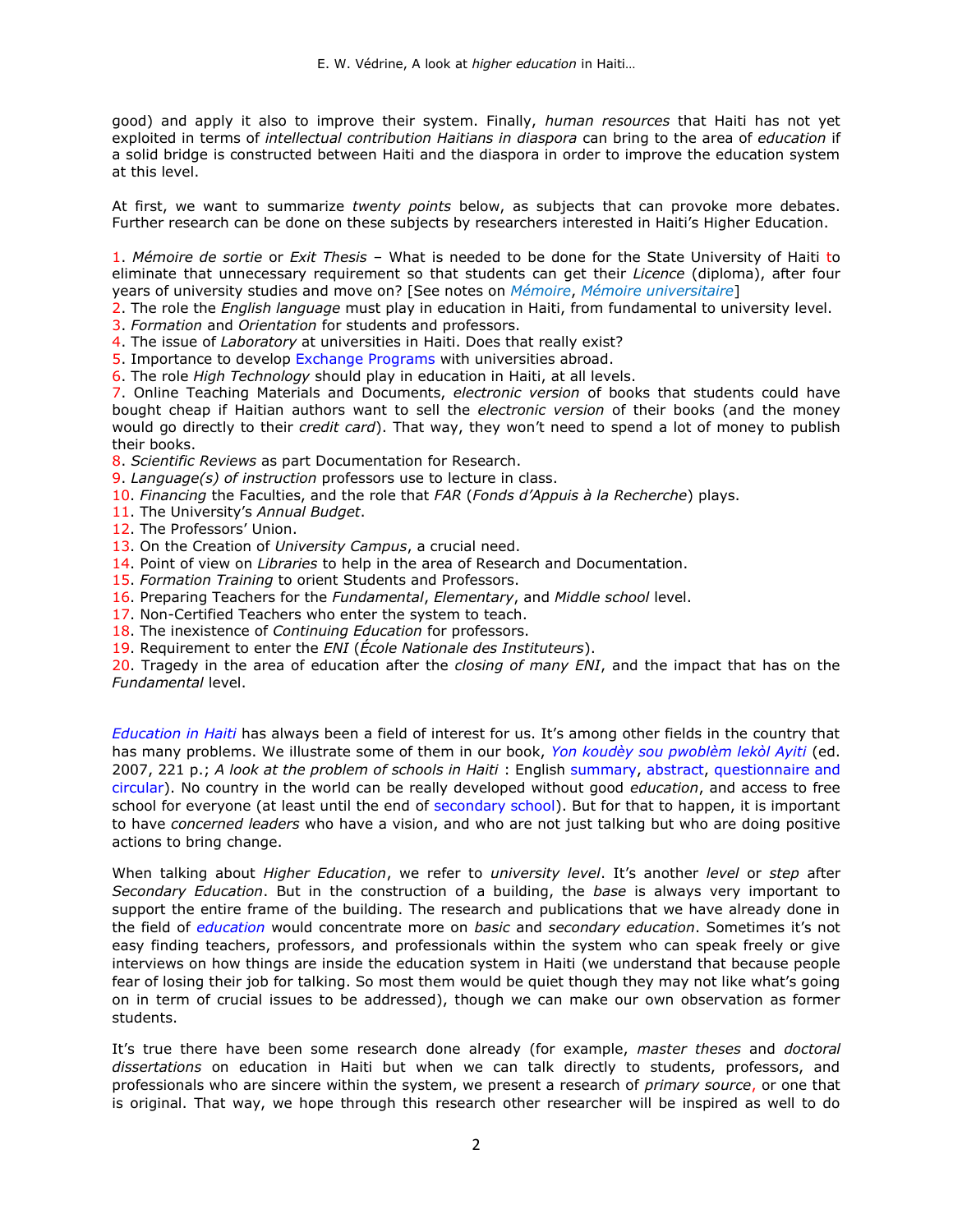further research on the subject, and if possible publish them *online* also to help schools in Haiti, students, professor, teachers and researchers everywhere who are researching on Haiti in different areas.

### *M***é***moire de sortie* **or** *Exit Thesis*

We would like to take a look at the *Mémoire de sortie* (*Exit Thesis* for the Bachelor's Degree). This work of research is one of the *requirements* students must face before receiving their *Licence* (Diploma). We have nothing against *research*, because it is through it we can learn many things that we didn't know. But here, we think it would be more of a *blockade* for *senior students* to receive their diploma on time (after four years of university studies).

They need their diploma title *to work*, to go to other /*programs abroad* (if the opportunity comes for some). We doubt that it is a research that is going to help them find *scholarships* after defending a thesis (to pursue advance studies such as *master*, *doctorate*, *internship*, and advance *research*) at universities abroad. So, the University should just give them their *Licence* (diploma) after completing the mandatory courses.

For what purpose is this research going to be used? According to an article published in *Le Nouvelliste*  newspaper*,* "*The Haitian University system is characterized by the obligation to write an exit thesis or a graduation work for obtaining an undergraduate degree. This test, which leads to the exercise of a trade or profession, is more a matter of general education. But given the weakness of pre-university education, this requirement is perceived as a difficult barrier to overcome, rather than as one of the privileged ways for the University to carry out its research mission*." (*Le Nouvelliste*, 2005-05-11). [Our translation: from French to English].

Generally speaking, a *thesis* can b*e* defined as the result of an individual work of research carried out by the student under the supervision of a professor (who may be the student's advisor and professor at the same time). A jury should evaluate this research during the oral defense. The defense is a session that allows the student to defend his opinion on a particular subject. That way, this student will have the opportunity to demonstrate his capacity to contribute to the resolution of a situation mentioned in the problematic. So, the thesis shouldn't just be a document the student writes. It should also be considered as a way to evaluate the student's capacity to deepen his knowledge, and to reflect on a particular subject.

Even at the *Master* level in developed countries like the United States, and Canada, *Mémoire de sortie* or *Exit Thesis* for the *Bachelor'*s level is not something mandatory. For the *Bachelor*'s degree (that would be equivalent to a *Licence* in the French system), the student just has to complete *120 credits* (in total) as requirement for that *degree*. Most courses are *3 credits* course. In the area of the student's *specialization* or *major*, the student must take about *10 advance courses* (totaling *30 credits*).

There are also other mandatory courses to be taken in other areas (such as *Arts*, *[Philosophy](https://fr.wikipedia.org/wiki/Philosophie)*, *[Foreign](http://www.potomitan.info/vedrine/reta.php)  [Language](http://www.potomitan.info/vedrine/reta.php)*, *Mathematics*, *Behavioral Science*, *Natural Science*, *and Social Science*). American Universities (private or public) have about the same policy. In these institutions, there is what's called *[Honor Thesis](https://writingcenter.unc.edu/tips-and-tools/honors-theses/)* at the *Bachelor*'s degree level (or at the first university cycle). It would be a short thesis; that's optional for students in their *major area* or field of study. If the student wants to write one, he should choose a professor to do it with. The student can choose to do it for a matter of practice in doing research if he intends to continue (in the same field of study) for a master, and may be continue up to doctorate degree (in some programs where they can also do a master and doctorate degree at the same time).

*"Working a 'Mémoire de sortie (Exit Mémoire) or thesis (at Undergraduate level) is a mandatory research at the end of a university study cycle. It represents a real obstacle for many students at the State University of Haiti (UEH). In addition to the lack of documentation and methodological flaws that*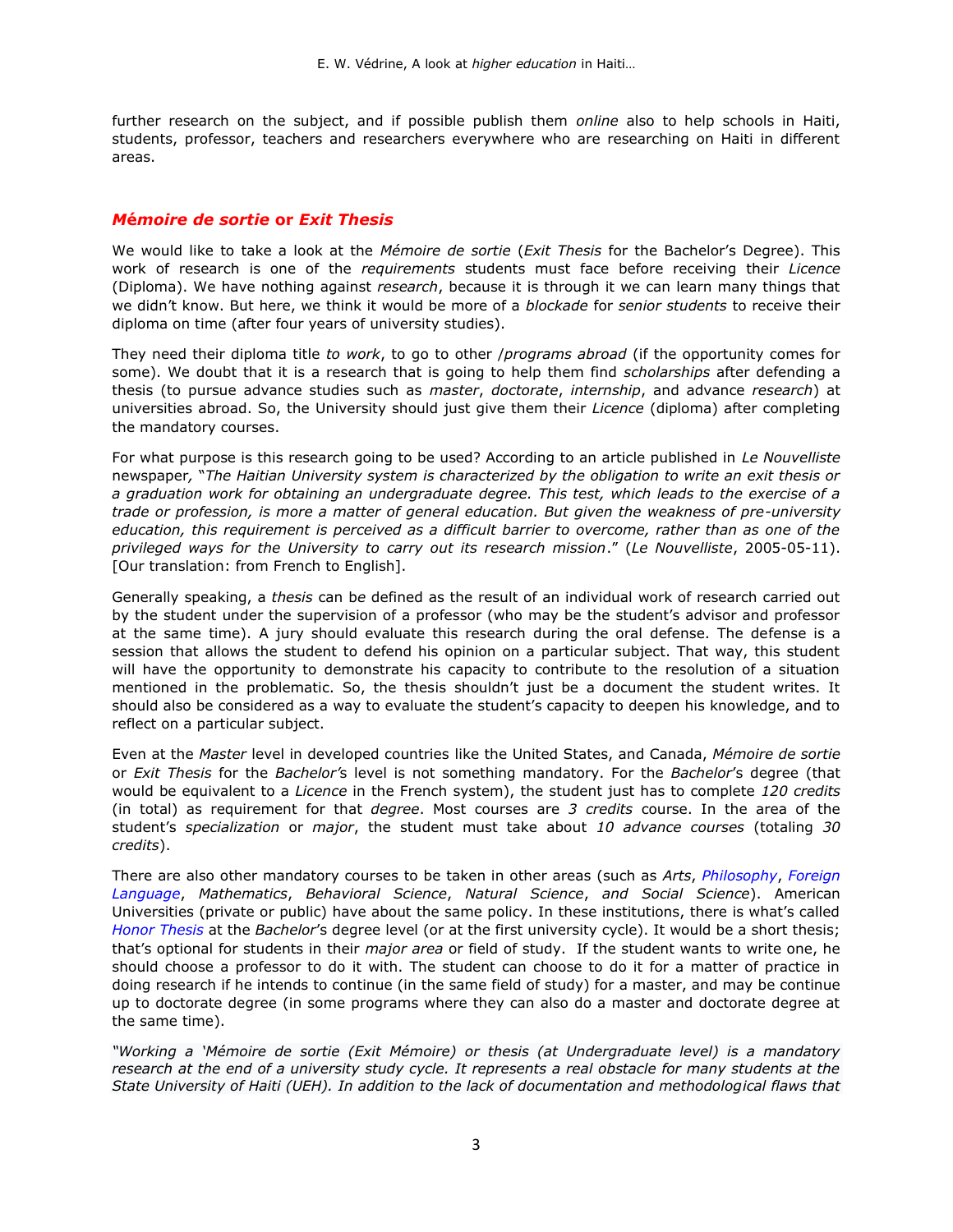*students who are writing their Exit Mémoires face; there are economic constraints when teachers charge them fees for supporting them in their research.*

*The UEH leaders want to slow down this practice in certain entities where it is established. Indeed, during meetings in ordinary sessions from 27 to 29 of October, the Council of the State University of Haiti has just adopted a "resolution on the undue payments required of students at the end of their studies.*

*'It is forbidden for UEH professors to demand or receive payment of financial remuneration or any form of compensation from students to accompany them in achieving their 'Exit Mémoires*"... (Our translation: from French to English). [Ref. "L'UEH annonce de nouvelle mesures concernant les *memoires de sortie*", October 31, 2017. Fritz Deshommes, *UEH* Rector].

With the problem of *academic level* universities in Haiti are currently functioning, (not at an international academic level), even if the student completes a *Licence* in Haiti, it would not be easy for all American Universities to give that student the equivalency right away (especially in the student's field of study, or in science for example). We are very precise because we worked in the system, and some American Universities may give the equivalency. That can happen if the student has shown competence in the area of research (he has done, and published already), including good grades he would receive in his former program (that is proven in the transcript of courses taken), and letters of recommendation (that weigh) to be used as *dossiers* when applying to some programs in American Universities.

Universities in the United States also take students' GPA (*Grade Point Average*) into consideration. This average is important when the student is applying to a master's program (second university cycle) or a doctorate program (third university cycle) where this student should have had a *total GPA*  equivalent between *80%* to 85*%* or between the notes of "B", "B+" (in the American system) that would represent these percentiles.

The way they give the student a *final grade* (in Haiti) can be problematic when evaluating it in the United States (especially when it would be lower in the 80% [good], 85% [very good] scale). Let's say this student is coming to the United States with immigrant visa or alien card while in third, fourth university year. When evaluating the *transcript* of courses that student took, if lucky, he can get *70 credits* (for three years completed at university in Haiti). That is, he lacks *50 credits* to make it *120 credits*.

So, since in Haiti the shortcut all students can think of taking would be to take more courses (after completing all mandatory courses in their *Licence* program) in an appropriate area (or field of study) for the world market (e.g., *Business, [Computer Science,](http://www.devenir-informaticien.com/diplome.html) Statistics, [Management,](https://www4.fsa.ulaval.ca/) [Mathematics,](https://dms.umontreal.ca/en/) M.I.S : [Management Information System](https://mays.tamu.edu/department-of-information-and-operations-management/management-information-systems/)*, *[English](https://www.doe.in.gov/elme/non-english-speaking-program-nesp)* and *[Spanish](https://www.colegioespana.com/en/)* at the same time, and for careers they intend to pursue, knowing that American Universities are not going to look at if the student has completed a *Mémoire de sortie* or not. That is not important for them. The student's *transcript* is what's important to transfer the notes of courses taken in Haiti (at university level).

At the level of master in American Universities, it is not mandatory to do a *thesis*. In some programs, that can be considered as an option. In most mater's programs, at least the student should complete *thirty credits*. It's rather a project the student has to work on sometimes. In the master program, a student can transfer *six credits* maximum (from another institution), as long as these *credits* are *seven years* old. Depending on the program, the student can take what's called *Qualifying Exam* (or *General Exam*) a mandatory exam. Depending on the university, once the student passes this exam, he can become candidate to enter the *doctoral program* (or the faculty can invite that student in their doctoral program, should they have one in the same field of study).

After the student enters the doctorate program, he can transfer *thirty credits* taken at the master's level if they are in the same field of study. Once that's done, there are *thirty credits* remaining to be completed (to give a total of *sixty credits*). In the remaining thirty credits, the student will receive sixteen to eighteen credits for the *doctoral dissertation* (once this dissertation is completed).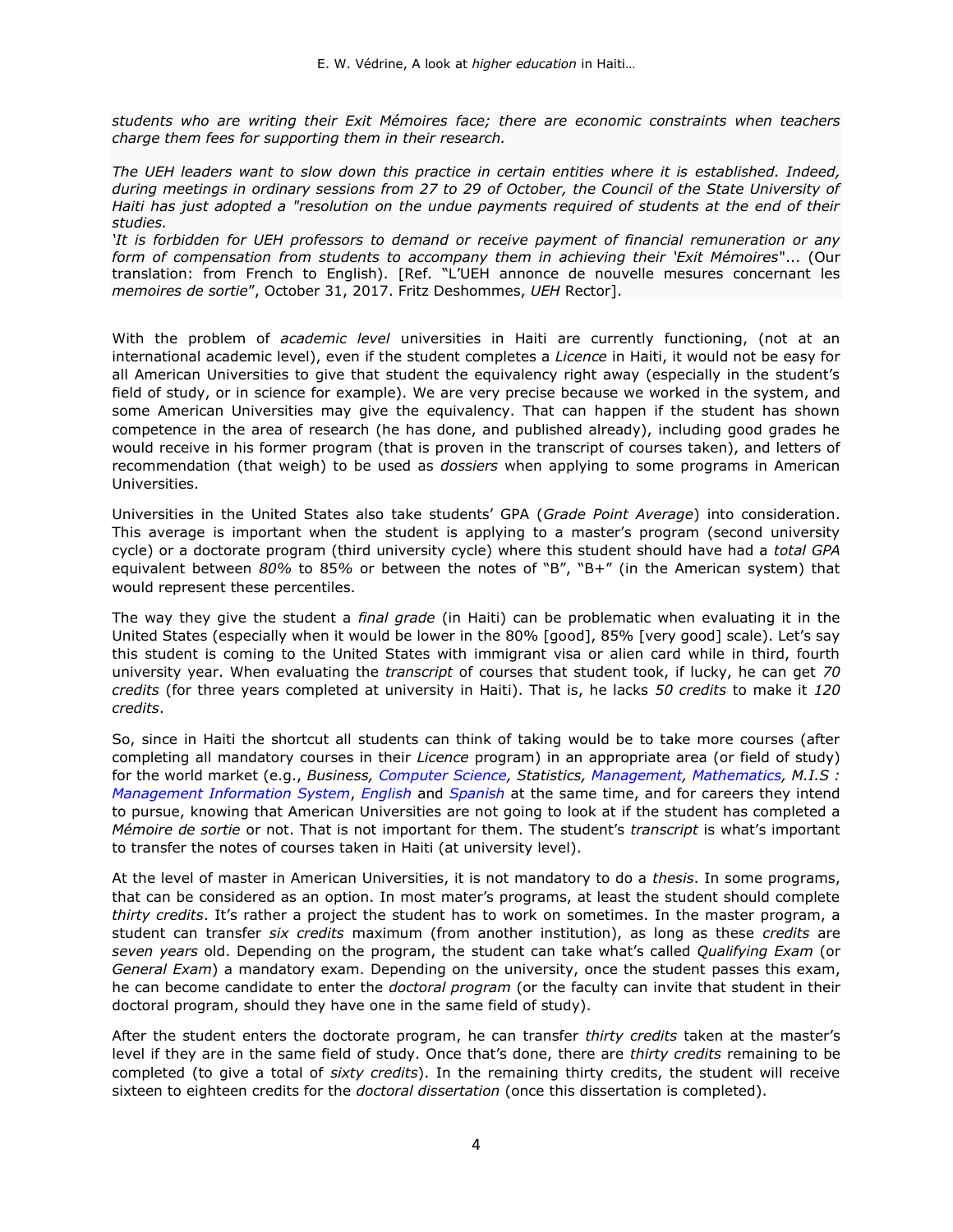The course taken for the *dissertation* is a mandatory course under *Independent Study*. That is, this student is not going to sit down in a regular classroom with other classmates taking notes. The student is working independently on a research with a professor (who is his counselor, and who can guide him at the same time). That student can travel abroad to do research either at other universities, institutions, or field research). There are scholarships available (sometimes) for that, to support the student financially at this level. This student can also teach at the same university, or at other institutions (depending on how he programs or manages what he needs to do).

Many students can't function normally in English (*the language of instruction*). Even if they already had some years of it (in secondary school in Haiti, they would have done more theory than practice). Many cannot converse normally in English in order to take courses without any problem at American Universities upon their arrival in the United States. So, these students would spend more time taking basic English courses. More time is being wasted. It is one of the reasons why we put a lot of emphasis in our research on *learning English* in Haiti. They can start learning a foreign language since the fifth year of elementary school, the same way it is done in many (developed) countries in the world today. *Appropriate oral methodology* should be used for children at this level. We talk from experience as certified teachers teaching *foreign language* to children (*fourth, fifth* grade), to High School student and to *university* students in the United States.

We take the opportunity to open parentheses on *appropriate oral methodology*. That would be emphasis for the student to develop *oral communication*, and to develop *techniques* for conversation at this age. So, the teacher (who is teaching foreign language only, and who has particular training for that) should avoid *grammatical concepts* with them (until starting the secondary level). And even at the secondary level there should not be too much emphasis on *grammar*, but it is important for them to have a *grammatical notion* of the *foreign language* they are learning.

The textbook they are using already explains everything; they will just read the *grammatical notions* at home. The teacher should speak only in the (target) *foreign language* he is teaching, without making any translation. Making *appropriate gestures* can be helpful for comprehension. There should not be emphasis on *writing* either (at the fundamental level), because the purpose of learning a language is to develop the *capacity to communicate* with people who speak it (as native speakers), and to be able to use it in different situations. That is the philosophy adopted by [Indiana University,](https://www.iu.edu/) the most well-known American Universities for *[Applied Linguistics](https://fr.wikipedia.org/wiki/Linguistique_appliqu%C3%A9e)*. Over 80 languages are being taught at that institution, and also where many language textbooks are being prepared to teach language at different levels in American schools, and the application of [hi-tech](https://learningspaces.iu.edu/classroom-tech/index.html) in all classrooms.

Research shows that children have the capacity to master many languages before reaching age twelve. They pick up a language just by playing with others. It is clear here to see that it is done *orally* (when playing); nothing is *written* but they *memorize* everything. So, little by little, *writing* is coming without any pressure (when the student looks at what's written under or on the side of a *visual object*, and hears the *sound* or how it's pronounced). There are simple ways where the student will be adapted to speak the language without any problem to communicate rapidly (and even *grammatically*, where the teacher does not have taught *grammatical concepts*).

The teaching materials should be things like: *children songs* (in their culture), *pictures* (to make little dialogs), visual *games*, learning about the culture (orally), *audio* /v*isual* (to hear, see and understand), *appropriate situations* (to help them doing dialogs; e.g., of lessons that can be developed: *At the airport*; *We are practicing sports*; *We are visiting the museum*; *In a recreational park*; *In a movie theatre for children*); *In the supermarket with my parents*; *On the playground*; *Guided visits*; *Sketches* (depicting different situations); *Video* games (they can watch for comprehension, and to build vocabulary). So many lessons can be developed in that sense to help students mastering the *[foreign language](https://fr.wikipedia.org/wiki/Didactique_des_langues_%C3%A9trang%C3%A8res)* they are learning. It is also the teacher's responsibility to assign them a role to play or let them choose one at their ease (when doing sketches, as part of class activities).

It's a reality, a necessity, and an opportunity for Haiti to enter an international level in the area of *education*, *business*, *science*, and *globalization*. And we should also mention the great importance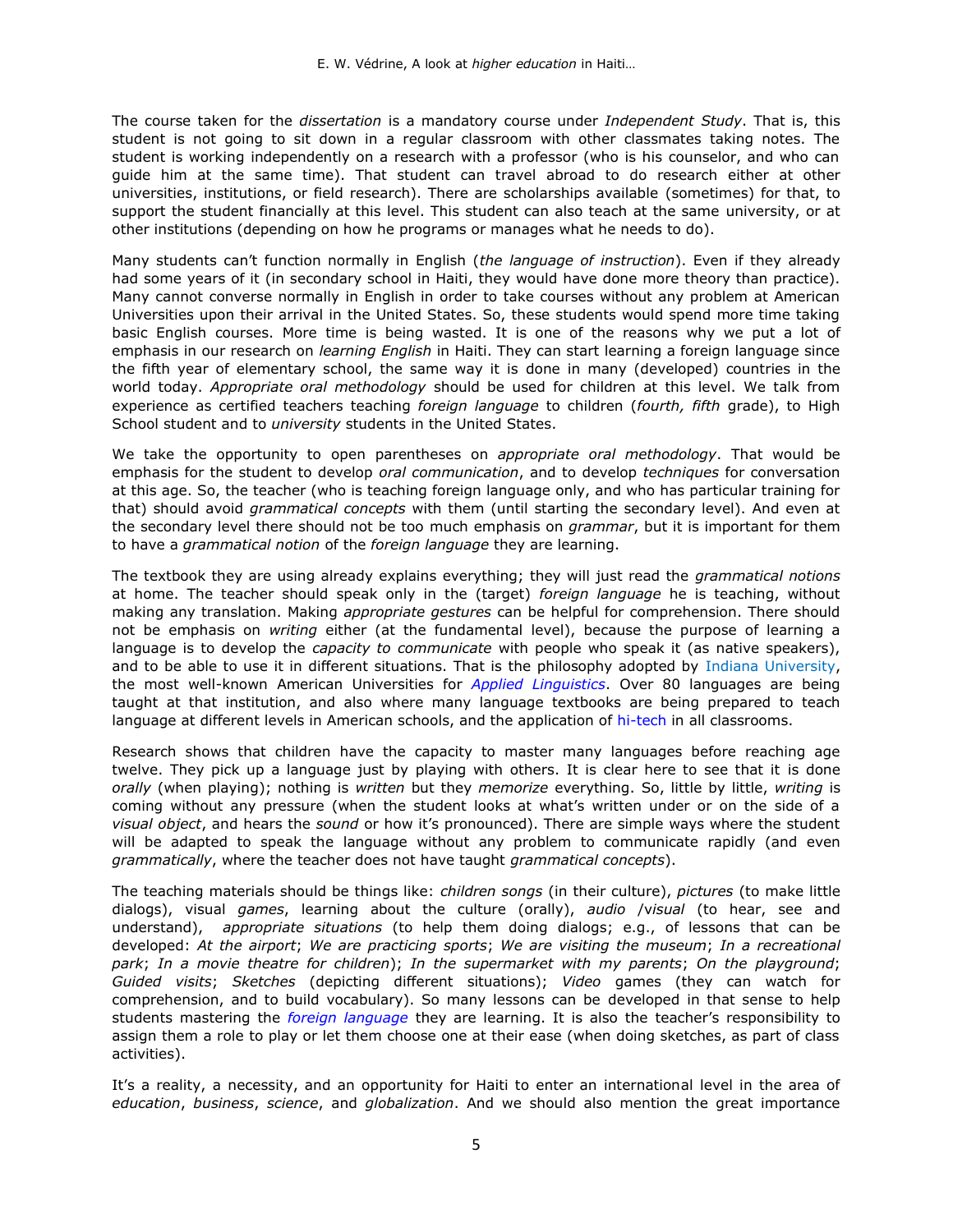that has in relation to *human resources* and the *Haitian Generation in the Great Diaspora* (United States and Canada), where English is their *dominant language*, and the *language of instructio*n in schools they attend.

As a result, what we would propose to students in Haiti (to do) would be to go to attend a good *[language institute](https://www.haitian-americaninstitute.org/)* to study *English* and *Spanish* at the same time (once they start secondary school). This will help them further down, preparing them for the [TOEFL](https://www.bing.com/videos/search?q=toefl+test&qpvt=toefl+test&FORM=VDRE) (*Test of English as a Foreign Language*) in the future. It is a mandatory *English Exam* for students who are entering American Universities, and who did not do their secondary studies at an institution where English is the *language of instruction*.

When considering all these problems that students from Haiti may be facing, teachers, professors, and school officials there don't know how the American School System works, we create an online *[Network](http://www.potomitan.info/vedrine/rezo.php)  [of Haitian Students, Haiti -](http://www.potomitan.info/vedrine/rezo.php) Diaspora* to upload key information, making them available to help those in Haiti. We believe the earlier they are informed, the more they can be oriented in term of information needed to guide them.

Going back to our subject, *Memoire de sortie*, the question we may ask is:

*What is needed to be done for the State University of Haiti to eliminate that unnecessary requirement so that students can get their Licence (diploma), after four years of university studies and move on?*

At first, in the work of research we have done for an *adapted education system*, we show our great interest in the issue of *higher education*. In particular, we try to do a multi-faceted research with our working model: *[bibliography](http://www.potomitan.info/vedrine/index.php#3)*, *[practical education](http://www.potomitan.info/vedrine/index.php#13)* covering a period of [twenty five years](http://www.potomitan.info/vedrine/index.php) to help *[Haitian](http://www.potomitan.info/vedrine/idepou.pdf)  [Bilingual Programs](http://www.potomitan.info/vedrine/idepou.pdf)* in the United States, Canada and schools in Haiti in general in the area of *[electronic archives](http://potomitan.info/vedrine/web.php)*, *[documentation](https://www.potomitan.info/vedrine/bibliographie.php)*, *[edition & translation](http://www.potomitan.info/vedrine/index.php#12)*, *[information to help students](http://potomitan.info/vedrine/rezo.php) in Haiti*, *[interviews](http://potomitan.info/vedrine/index.php#18)*, *[textbooks](http://potomitan.info/vedrine/grame.html)* (in *Kreyòl* and bilingual), *publications*, *[research](http://www.potomitan.info/vedrine/summary.php)*, *[training formation and](https://www.potomitan.info/vedrine/orientation_k.php)  [orientation](https://www.potomitan.info/vedrine/orientation_k.php)*: • *[Orientation seminar to help young Haitian youth see better](http://www.potomitan.info/vedrine/oryantasyon.php)* • *[Trades, Professions,](http://www.potomitan.info/vedrine/metye.php)  [Careers: orientation training for Haitian students in Haiti](http://www.potomitan.info/vedrine/metye.php)* • *[Orientation seminar for Haitian Students](http://www.potomitan.info/vedrine/orientation.php)  [coming to the United States](http://www.potomitan.info/vedrine/orientation.php)* • [Orientation seminar on marriage](http://www.potomitan.info/vedrine/maryaj.php)…

Regarding the issue of *M*é*moire de sortie*, in fact there are universities that already entered this logic. That is, they had the requirement of the *Mémoire de Licence* but eliminated it. *[Université Quisqueya](https://www.uniq.edu/)* (*UniQ*) is an example. Their students are only asked to produce a solid report, based on key courses they took. Once this report fulfills their requirement, the student is authorized to enter the master's program directly. But the practice of the *M*é*moire* still exists at *UEH* even if it is not all faculties that adopt the same format. At the level of certain faculties for instance, not only students should present their *M*é*moire de Licence*, but also are obliged to pass all the courses taken before having the authorization to defend it.

### *What justifies this requirement?*

According to our interviewees, there are many reasons that justify the requirement for the *M*é*moire de sortie* though it would be out of practice at many universities abroad. In our investigation, one of the reasons would base on the way the courses are being offered. Many times, the professor is in front of an overcrowded class while there are not enough pedagogical supports (such as audio materials, internet connection, resent publications, etc.) that would allow the objective of the formation to reach its goal for real.

According to what some professors explain, in many cases, it is the *Mémoire* that would allow students to read theories that they didn't have the chance to read during the formation. If they remove this requirement from *UEH*, it would be good on one hand. On the other hand, professors would find more ways to work and students would be in better condition of the practice.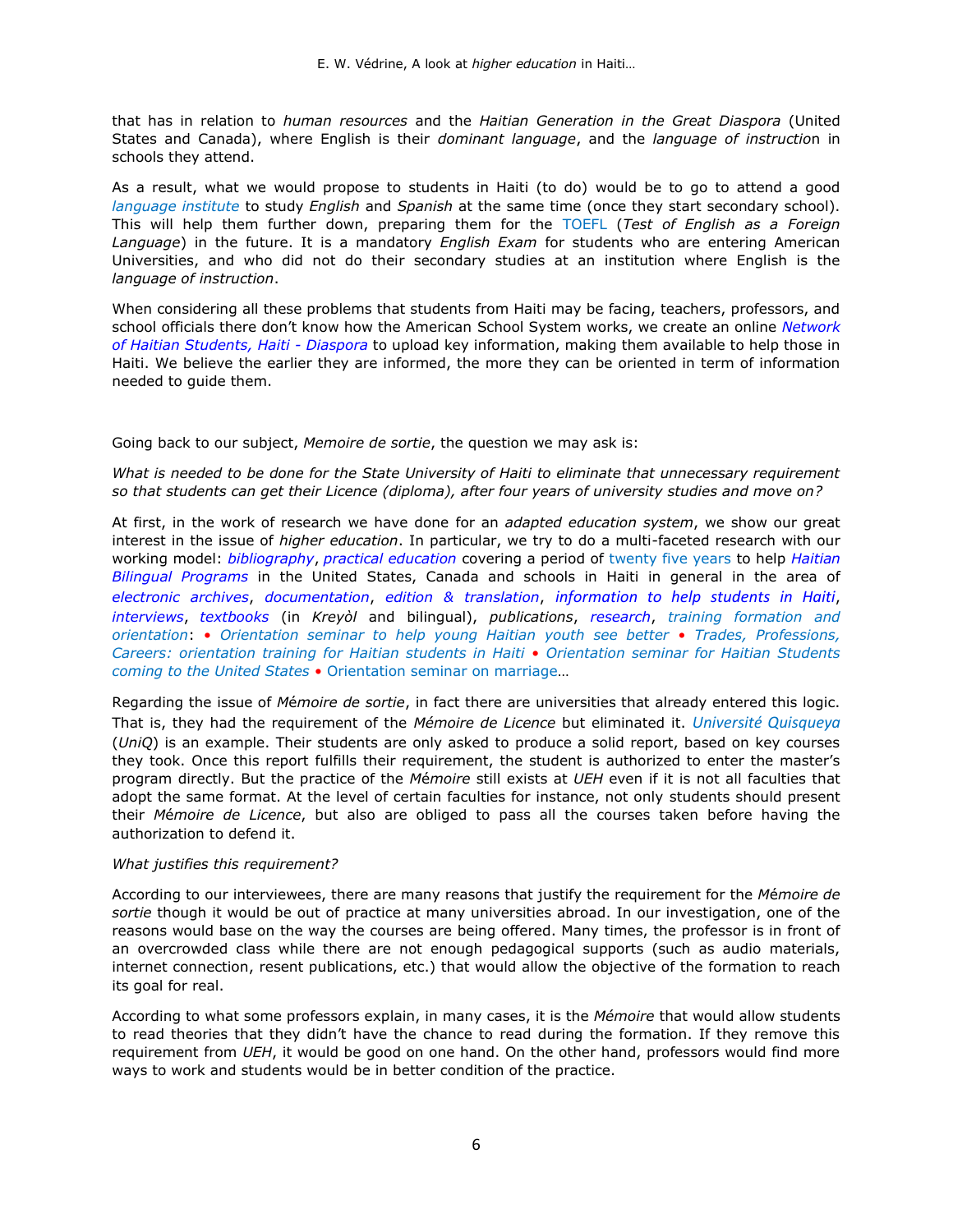*But in this report, don't they require official presentation the same way it is done when there is defense of a 'M*é*moire'?* 

The report they ask for does not require any official presentation the same way it's done when there is defense of a *Mémoire*. However, as we just pointed out further up, it should be a solid report. Certainly, *UEH* could have done that the same also. However, as we said, that will require a lot of work on how the courses are being organized, in relation to the issue of *teaching methodology* in general. We think that as long as a work like this is not done (eliminating the *thesis* for the *Licence* degree at the faculties), it won't be in the students' formation advantage. It will be more of a *blockade* retaining them from advancing intellectually and economically in taking advantage of opportunities that the world market would offer, especially today in the globalization era.

#### *We touch a little bit upon the students' formation, how about for the professors'?*

According to some professors, their colleagues would have some advance level, more or less, contrary to what some critics would think. They go on saying that many of them who are teaching at *UEH* would have *Master* (for the least as degree)… However, according to them, it would be important to have a program such as *Continuing Education* that would encourage professors to update their knowledge. It would be important to have programs in place offering them scholarships, encouraging them to pursue their doctoral program to invest in scientific research. That is the purpose of all universities.

#### *How do you see the issue of laboratories at Universities in Haiti?*

The *laboratory* issue is a big problem. *Laboratory* is the space for students to scratch theories they are studying with the reality they are living. For a long time, it's the Faculty of *[Agronomy](https://www.ueh.edu.ht/facultes/famv.php)*, the Faculty of *[Medicine & Pharmacy](https://www.ueh.edu.ht/facultes/fmp.php)* and the Faculty of *[Odontology](https://www.ueh.edu.ht/facultes/fo.php)* that had laboratories. But today, the idea of *laboratory* spreads out in many other faculties such as Faculty of *Applied Linguistics* (FLA), Faculty of *[Human Science](https://www.ueh.edu.ht/facultes/fasch.php)* (o), and Faculty of *[Ethnology](https://www.ueh.edu.ht/facultes/fe.php)* (FE) to cite some. At the Faculty of *Ethnology*, there is the *LADIREP* Laboratory (Language, Speech and Representation) working on issues dealing with social representation in particular. Inside *FLA*, *LangSÉ* (Language Laboratory, Society and Education) is producing reflections on language problematic in Haiti. At the same time, there are works in process on the description of Haitian Creole (at the *[Phonology,](https://fr.wikipedia.org/wiki/Phonologie) [Syntax,](https://fr.wikipedia.org/wiki/Syntaxe) [Lexicology](http://www.potomitan.info/vedrine/index.php#10)* level) as one of the *Creole language varieties*\* spoken in different parts of the world.

Unfortunately, finance causes many of the projects to sleep in the drawers… However, it is fundamental to have [multimedia rooms](https://learningspaces.iu.edu/classroom-tech/index.html) allowing students to practice [foreign languages](https://www.iun.edu/modern-languages/student-reforeign%20language-lab.htm) such as *English* and *Spanish* (two dominant languages of the American continent, and two languages among others in the world market). The product coming out of *UEH* should be able to speak *English* and *Spanish* fluently, and dominate the *French* language also (which has not yet been taught as a foreign language in schools in Haiti).

### **Exchange Programs with Universities Abroad**

*Exchange Programs with universities abroad* would be a very interesting topic. In this current century, no country can function in a little place (or by itself) without doing exchange with others. Since university is the main space where ideas germinate, there should be real exchange between universities (whether they are regional or international). For instance, there should be exchange program between universities in Haiti and universities in [Brazil,](https://www.etudionsaletranger.fr/etudier-au-bresil/etudier-au-bresil-comment-etudier-au-bresil) Colombia, [Costa Rica,](https://www.ucr.ac.cr/) [Cuba,](https://www.topuniversities.com/where-to-study/latin-america/Cuba/guide) [Curacao,](https://www.uoc.cw/) [Dominican Republic,](https://en.wikipedia.org/wiki/List_of_universities_in_the_Dominican_Republic) [French Guiana,](https://www.univ-guyane.fr/) [Jamaica,](https://www.scholaro.com/u/Countries/Jamaica/Universities) [Mexico,](https://www.etudionsaletranger.fr/etudier-au-mexique/etudier-au-mexique-comment-etudier-au-mexique) [Puerto Rico](http://www.upr.edu/) etc. At the same time also, there should exist good partnership between universities in Haiti and universities in the [United States,](https://www.etudionsaletranger.fr/etudier-aux-etats-unis/etudier-aux-etats-unis-comment-etudier-aux-usa) [Canada](https://www.etudionsaletranger.fr/etudier-au-canada/etudier-au-canada-comment-partir-etudier-au-canada) and Europe [\(Belgium,](https://www.etudionsaletranger.fr/etudier-en-belgique/etudier-en-belgique-comment-partir-etudier-en-belgique) [France,](https://www.etudionsaletranger.fr/etudier-en-france/blog) [Germany,](https://www.etudionsaletranger.fr/etudier-en-allemagne/etudier-en-allemagne-comment-partir-etudier-en-allemagne) [Italy,](https://www.etudionsaletranger.fr/etudier-en-italie/etudier-en-italie-comment-partir-etudier-en-italie) [Spain,](https://www.etudionsaletranger.fr/etudier-en-espagne/etudier-en-espagne-comment-partir-etudier-en-espagne) [Switzerland\)](https://www.etudionsaletranger.fr/etudier-en-suisse/etudier-en-suisse-comment-etudier-en-suisse). There should be programs facilitating students and professors to go and observe or investigate what are being done in other places.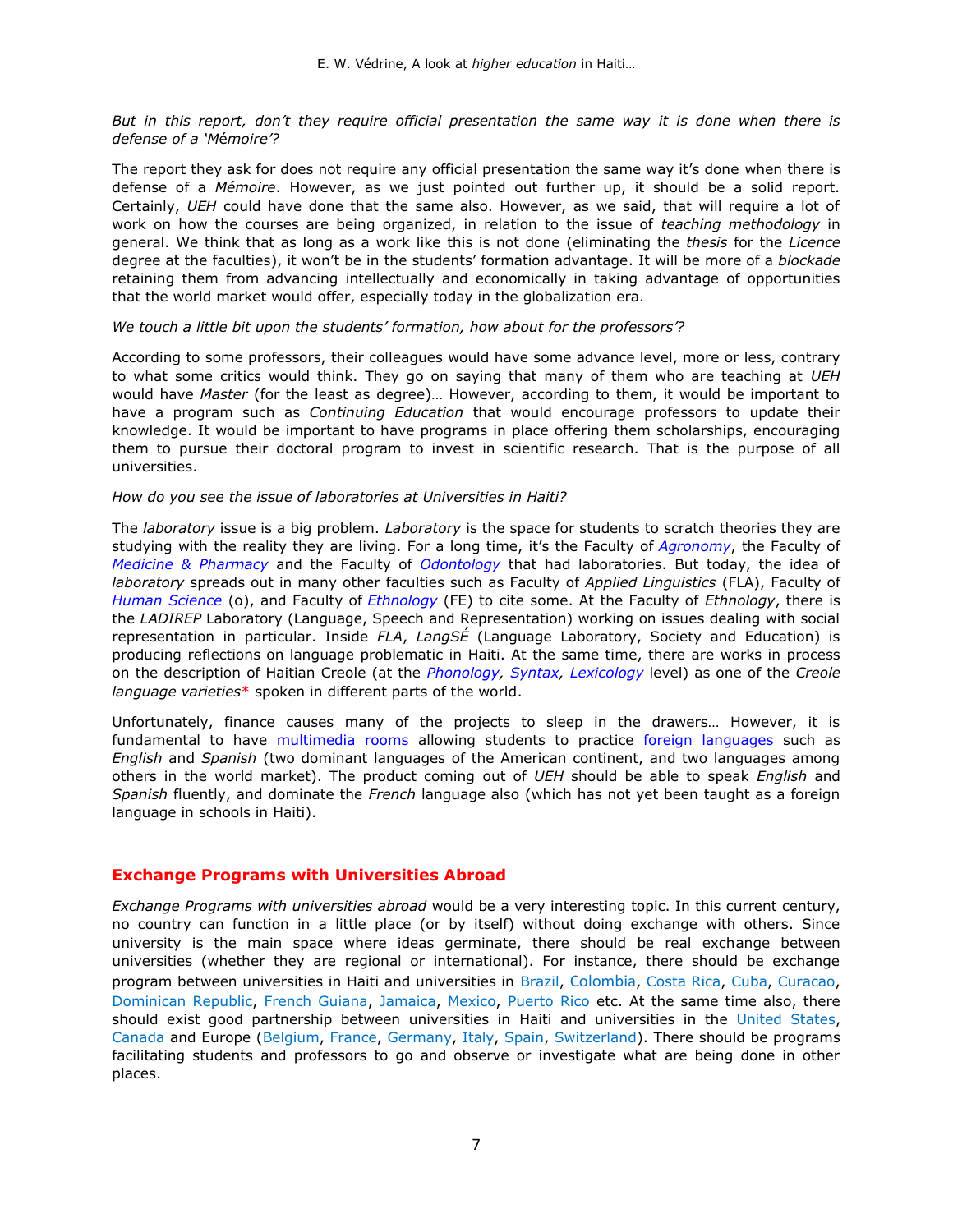*Certainly in the discussion on Exchange Program, knowledge of foreign languages like French, English, and Spanish (as three international languages spoken widely) is very important. Shouldn't that be reinforced at all the faculties?*

This would require Haitian students to have more motivation for [foreign language courses](http://www.potomitan.info/vedrine/reta.php) such as *English* and *Spanish*. For that to be done, the foreign language courses should be reinforced within the faculties' space. It would require professors to find classrooms equipped with modern equipment, including internet connection with high speed to facilitate students to practice the language they are studying (faster and better).

#### *What do you think if UEH would work officially on some Exchange Programs with universities abroad?*

It would be great according to them. Professors from these universities would come and teach in Haiti for a quarter (at different faculties). In this reflection, we already see the *English language* that students in Haiti have not yet mastered since secondary level. This is a great setback for Haiti, while the entire world has been using it as *second language*. Many of the foreign professors (from English speaking countries) may not be able to speak French or have a command of that language to lecture at universities in Haiti (where *French* or *Creole* may be used as *language of instruction*).

No doubt it would be something good for the fulfillment of the university community. At the same time also, the issue of *English*, *Spanish* and *French* should be better addressed at secondary school level. As we mentioned further up, the *language* courses should be reinforced throughout all faculties in the country. Faculties that feel they are very concerned should have the means to construct multimedia rooms, well-equipped with high speed internet to help students preparing research they need. They will feel at ease also when having the possibility to go to *Exchange Programs* at universities abroad.

A student would feel at ease to be able to sit down in a room at the faculty and take courses online at universities abroad. All of this would contribute to help the student having a solid background, a complete one, making that student at ease to intervene in whatever university's *milieu* he would be. This would facilitate the student becoming professor also in the future.

Concerning *Exchange Program* (in Europe, particularly in Spain, the city of [Salamanca\)](https://www.colegioespana.com/), it is something we participated in many times (summer sessions: 1982-1995) with some American Universities (University of [Massachusetts-Boston](https://www.umb.edu/) [/Amherst](https://www.umass.edu/) and [University of Rhode Island\)](https://www.uri.edu/) and we learned a lot from it.

#### *Do you think it's something that would interest professors from many faculties? Are there some faculties working on that?*

In answering this question, they are certain that would interest the professors. Some professors from some faculties sometimes benefit from that. But they are not going to be categorical to say yes the faculties in general are working on that, a formal way or not. They don't know, but they think it's a decision that would bring a lot to the faculties.

### **The Role High Technology should play in Education (at all levels)**

*What role should high technology play to help professors in Haiti to organize themselves (according to their field of specialty or field of study) through WhatsApp forums to discuss problems they are facing, and solution they can propose?*

According to some professors, there are many *WhatsApp forums* in Haiti. Inside a faculty for instance, one will find many among professors. However, it would be more advantageous if the professors who are in the same scientific field would exchange on their experiences. That requires a lot of motivation for the groups to be active, to have shares and regular debates between different members. But also, the *rapid internet connection* is a great handicap that sometimes causes lack of activities.

So, we can conclude that they are not too active. Certain critics would ask this question: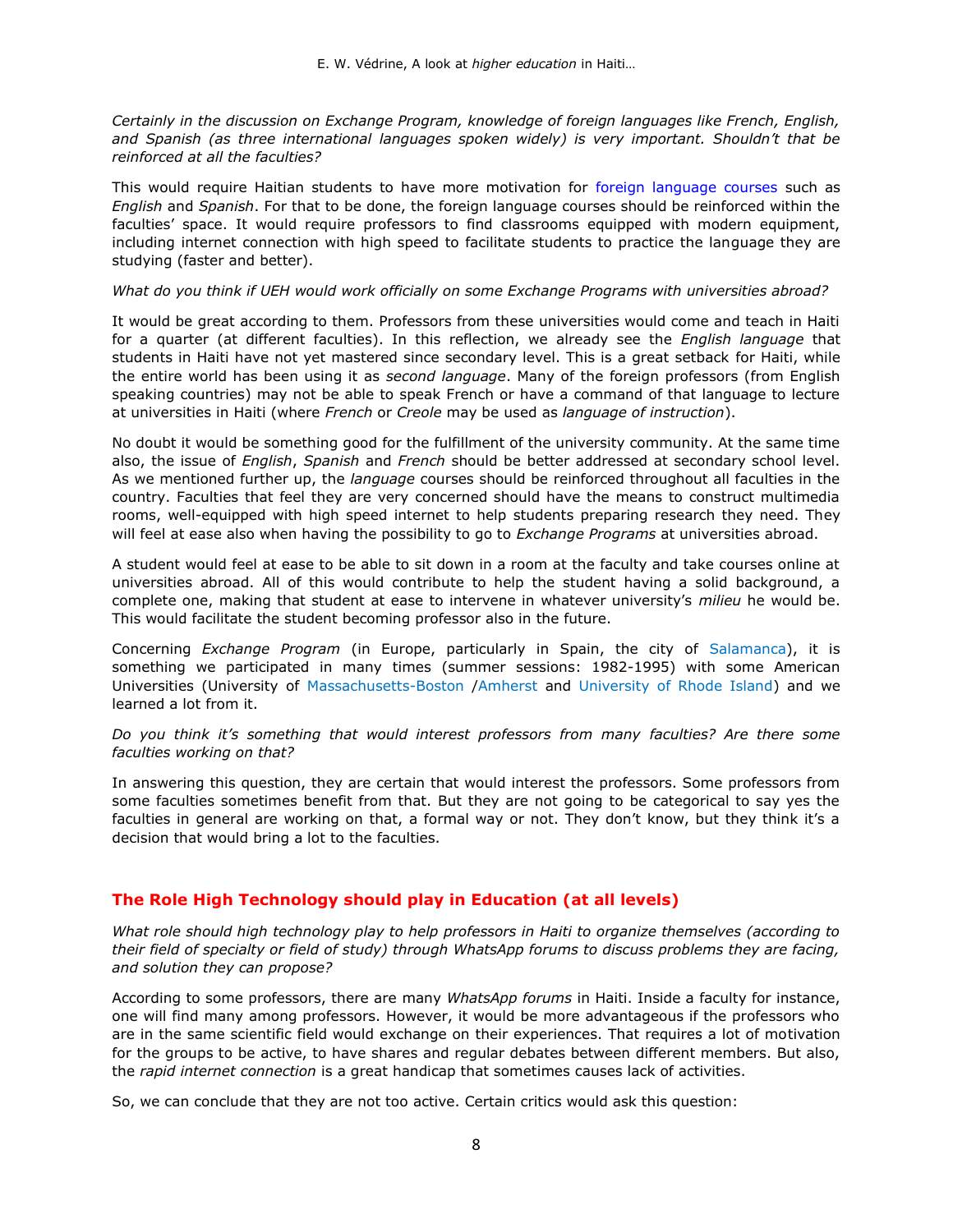#### *Is it the political cloud that blocks them?*

Some would point at *social*, *political*, and *economical* situations that play against them. In addition, the internet connection doesn't always work on time.

### **Online Teaching Materials and Documents**

*How do professors react to some materials or documents they can find online to help them with research?*

Many of the professors have the habit of sharing them on their forums, interesting videos or texts they find sometimes. Some professors share them with group of students also. This sometimes provokes good little debates.

### **Scientific Reviews as Documentation for Research**

*In terms of research, does each faculty publish a review (with publications based on research) two, three, four times a year?*

It is a question many researchers would ask in relation to intellectual production. According to our investigation, the *Faculty of Agronomy* has a *RED,* a review that comes out regularly. There are initiatives like this also at the *Faculty of Applied Linguistics* (FLA), thinking of publishing a review. Unfortunately, the issues are not out yet. We don't have precise information to affirm if yes or no if other faculties publish one regularly.

*Concerning subscription, does the University subscribe from institutions abroad?*

According to some professors, they are certain that there are subscriptions, but they don't have precision about the name of the reviews. That would require some investigation. At some faculty, they don't have a regular subscription, but they always take advantage of buying some issues of some reviews each time the occasion comes.

### **Language of Instruction (the language professors use to lecture in class)**

#### *What language do professors use to present their subjects in class?*

Professors teach their courses in one of the two languages they want. Some professors lecture in French, others in Creole. Also, there are others who mix the two languages (doing code switching) when they teach.

We asked some professors this question:

#### *If students have a book or a text in French for class, would professors give explanations in Creole, or comment on it in Creole?*

According to them, in most of their observations, *reading* is done in French. Debates or comments are done in Creole. Many interventions are done in French also. As we know, most professors did not have a chance to have Creole as a required subject in their academic program when they were in school. That is the experience of some of them for instance. They learned to [write Creole](http://www.potomitan.info/vedrine/alfabe.php) very late. They never had [Creole courses](http://www.potomitan.info/vedrine/toil.pdf) from pre-school to end of high school. In addition, they report that some efforts are being made by the government in this issue where Creole has become a mandatory subject in official exams.

In relation to [teaching materials,](http://www.potomitan.info/vedrine/lekol.php) we ask this question: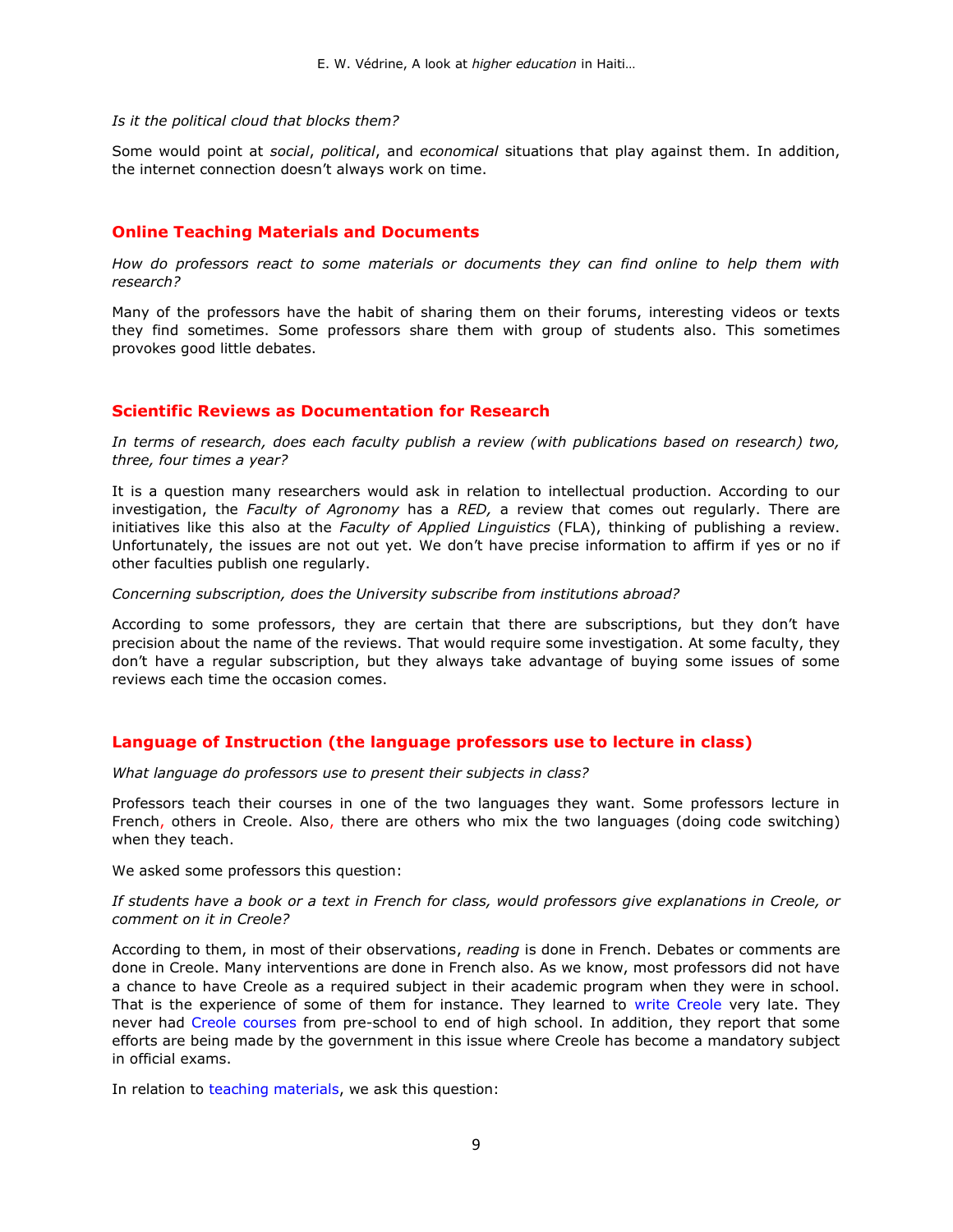*In some courses, do they use some books, teaching materials that are in English?* 

According to their answer, it's mostly [articles](http://www.potomitan.info/vedrine/index.php#2) that they sometimes use in English. Most of the books are in French. However, there are some courses at certain faculties where they would use documentation such as articles that would be more available in English.

We go on, asking them:

*Are there many professors who would have a preference to find teaching materials they need in [Bilingual](http://www.potomitan.info/vedrine/diplom.php)• [Creole](http://www.potomitan.info/vedrine/reforest.php#k)• [Creole-English](http://www.potomitan.info/vedrine/bwa_kayiman.php)• [French](http://www.potomitan.info/vedrine/reboiser.pdf)• [French](http://www.potomitan.info/vedrine/fombrun.pdf)–Creole• [French](http://www.potomitan.info/ayiti/seisme_2010b.php)–[English](https://www.bostonhaitian.com/2010/%e2%80%98mother-nature-has-risen-against-us%e2%80%99)?* 

Some of them can't be affirmative in this question. It would require a little investigation. The only thing they can say is that they know many professors who wish to find the documents in *French*, due to the lack of scientific production in *Creole*, even if they should salute the effort of many *creolists* (or people who are producing in *Creole*) in this sense.

*How do they encourage the use or practice of English? Is it mandatory for students for students to take English courses?* 

They know that English is mandatory in faculties such as [Faculty of Science \(](http://www.ueh.edu.ht/facultes/fds.php)FDS), [Faculty of Medicine](http://www.ueh.edu.ht/facultes/fmp.php)  [and Pharmacy](http://www.ueh.edu.ht/facultes/fmp.php) (FMP), [Faculty of Applied Linguistics](http://www.ueh.edu.ht/facultes/fla.php) (FLA), *[École Nomale Supérieure](http://www.ueh.edu.ht/facultes/ens.php)* (*ENS*, Teaching School)… They don't know how it is at other faculties at *UEH*. Some of them don't know either how things are at the private universities. That would require some research according to them.

### **Financing the Faculties, and the role FAR (***Fonds d'Appui à la Recherche***) plays**

#### *At the research level, what institution helps the faculties financially?*

According to those we interviewed, it is the gouvernement budget available for the University that is used. At the level of some faculties for instance, they depend on it. However, unfortunately in the budget's document there is no section for *research*. But there is no doubt that's the way it is at all the other state faculties since it is the same model that's in application everywhere. The Rectorate, being conscious about that, had to create a device especially for research. It's name is FAR («*Fonds d'Appui à la Recherche*»).

*FAR* is a section in the Rectorate's budget for research. The Rectorate created it to support all that has to do with research, even if because of constraints of the budget it's a part of the expenses that is being covered. But also, due to the constraints of the Ministry of Finance, the financing sometimes takes time to arrive. This causes tardiness in the activities foreseen.

*FAR* supports all faculties that are concerned, professors, researchers, and students who are working on their theses at each faculty. They just need to respect the deadline for their funding. Concerning research project, the approval is not automatic. There is a scientific and ethic committee in place for their blessing, to know if such and such project will be approved or not. But for the students' theses project, they only need the professors' validation supporting the student. It's true, the money is not big according to them, however it helps researchers somehow.

### **The University' Annual Budget**

*How does the university work on its annual budget to support each faculty? What problem is always presented?*

According to the answer we get, each department prepares its own budget. Since the Rectorate plays the principal administrative role, each faculty is supposed to send its budget to the Rectorate at the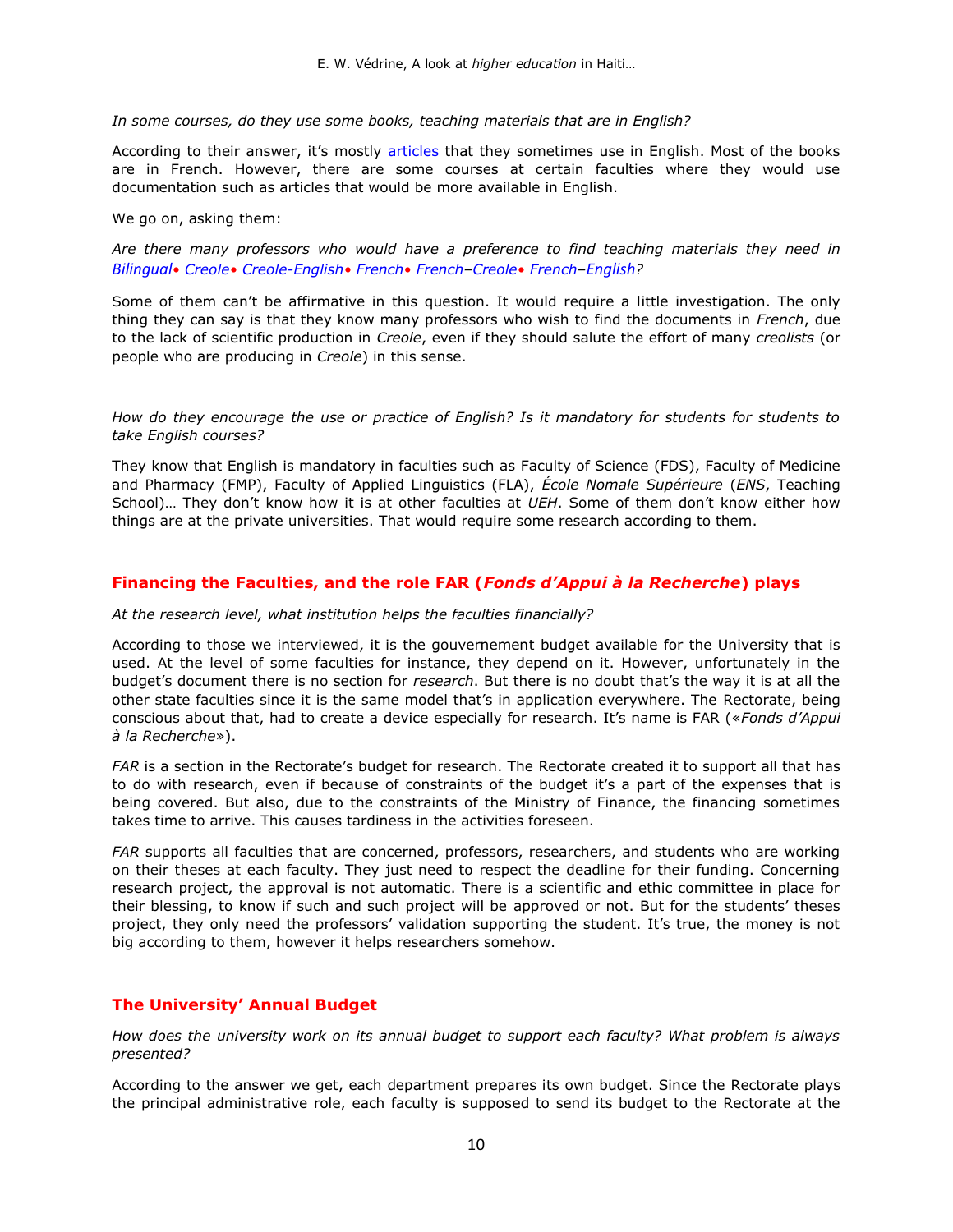end of each fiscal year. The Rectorate then makes the link with the Ministry of Finance; this Ministry manages the UEH funds. The problem that is always presented is that the disbursements always take time. Sometimes, it's in the last quarter of the year the Ministry of Finance makes the disbursement. When this happens, all faculties are rushing because if the request did not arrive on time, a faculty will not be funded.

### **Professors' Union**

*What weigh do professors have, trying to make changes they can? Are they part of a union that protects them?*

Their answer is "Yes". There is a professors' *union*, even if it is not too active these days. It was very active in the time of elections of the Rectorate, three years ago.

### **On the Creation of University Campus**

*What do you think if UEH would have a well-equipped campus in each main geographical areas of the country?*

According to the answer we get, there is a *UEH* campus in [Limonade](https://en.wikipedia.org/wiki/Universit%C3%A9_d%27%C3%89tat_d%27Ha%C3%AFti)... But some professors think a well-equipped campus gathering all the faculties in Port-au-Prince would be ideal. But unfortunately, according to them it is not something easy because the challenges are many. One of these great challenges is to be able to get financial means. Many of the student groups we approach on the same issue think that each main geographical area needs to have a campus in order to avoid too much concentration of students in the capital, and for the *decentralization* of the country at university level.

### **Point of view on Libraries**

[[Bibliothèque de la Faculté de Médecine et de Pharmacie de l'UEH](http://fmp.ueh.edu.ht/biblio/), State University of Haiti; [Bibliothèque et Archives d'Haïti](http://www.haiti-reference.com/arts/culture/bibliotheque.php) : Bibliyotèk e Achiv Ayiti; [Bibliothèque Haïtienne des Pères du Saint-](http://dloc.com/ibhpse)[Esprit](http://dloc.com/ibhpse) : Bibliyotèk Pè Sentespri; [Bibliothèque National d'Haïti](http://dloc.com/ibnh) : Bibliyotèk Nasyonal Ayiti; [Bibliothèque](http://biblio.ueh.edu.ht/)  [Virtuelle du Réseau de Bibliothèques de l'Université d'État d'Haïti](http://biblio.ueh.edu.ht/); [Bibliyotèk 54, Carrefour;](http://www.haitireads.org/) [Bibliyotèk](http://www.rasinlespwa.org/2012/12/rapport-de-fonctionnement-jan-juin-2005.html#.UMN_0IL51Ic.facebook)  [Rasin Lespwa \(Dabòn-](http://www.rasinlespwa.org/2012/12/rapport-de-fonctionnement-jan-juin-2005.html#.UMN_0IL51Ic.facebook) Leyogàn); [E. W. Védrine Virtual Library :](http://www.potomitan.info/vedrine/index.php) [Bibliyotèk Vityèl E. W. Védrine;](http://www.potomitan.info/vedrine/index.php) [Haiti](http://www.haitireads.org/virtual-library.html)  [Reads;](http://www.haitireads.org/virtual-library.html) [Martin Luther King, Jr. Library at the Haitian-American Institute\]](http://www.haitian-americaninstitute.org/)

*What is your point of view on [libraries](http://www.haitireads.org/libraries-in-haiti.html) in general in Haiti, and libraries that should be at each UEH faculty?*

According to the professors, *library* is a key means to open knowledge's door for communities, and to motivate the youth. The *National Library* should have been at a level to help effectively in this sense. Each commune should have had a *public library*, having all documentation, books that students need, and electronic documents also (that is, there are some rare books that people can't find easily. They should have had their *electronic versions* even if students would have to pay a little bit of money to buy this electronic version, and save it on "*usb - flash drive*"). They mention the *public library* in Delmas as an example that should be replicated in all other communes to give students access to study, do research, and find documentation. *Libraries* should be a well-equipped space that is welcomed in all communes.

#### *At the private level, what has been done in relation to library?*

At the *private* level, some little efforts have been made in this sense in some metropolitan areas. For example, there are initiatives by the Trouillot Family (*Delmas 41*) where they made a *library* available for the community, including space for reading. We hope other communes in the country will follow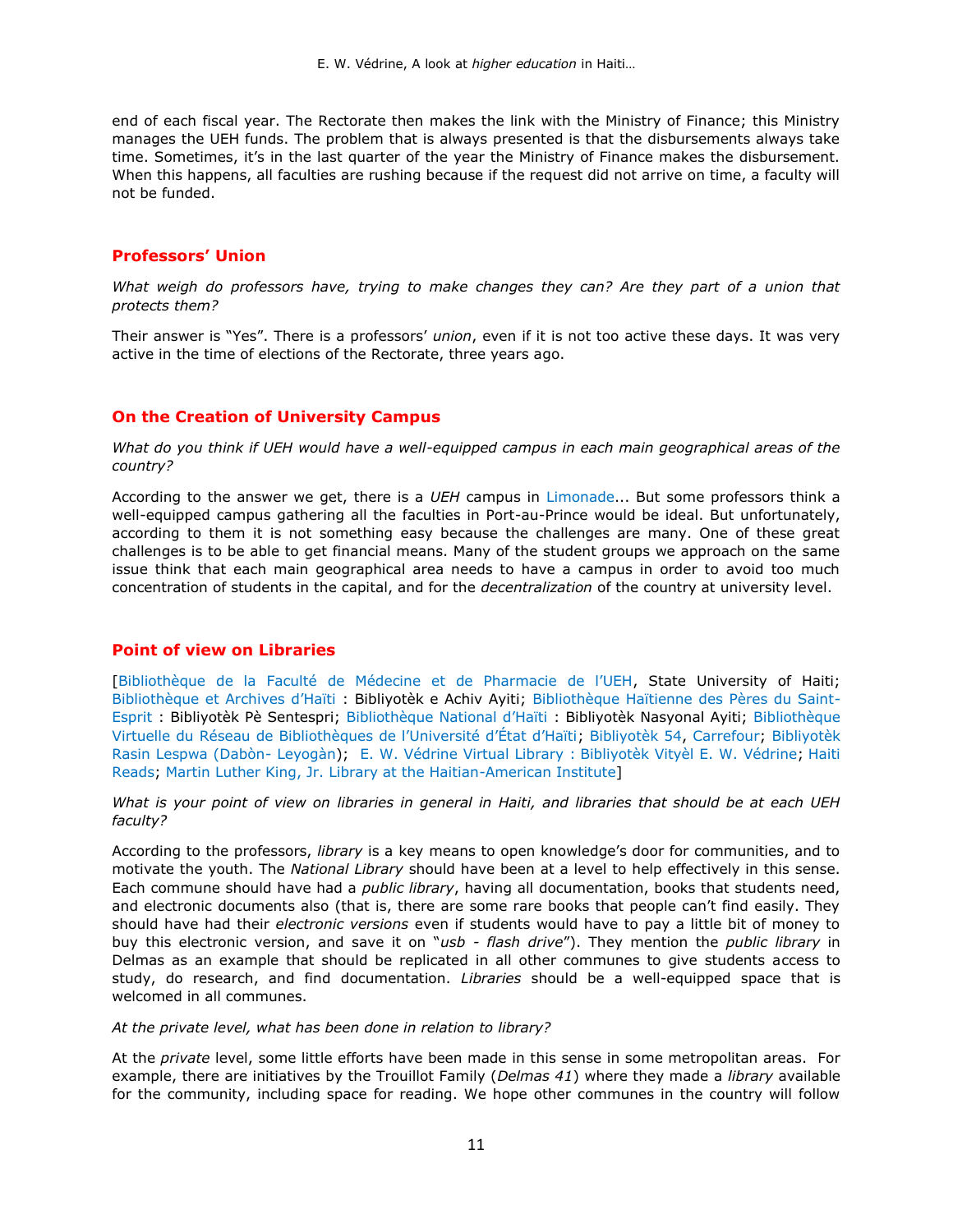the same example, for the private sector to see the necessity to help at community level. Pétion-Ville is another example.

#### *How is it at the faculties?*

At the university level, each faculty has a small *library*, even if it is not big in terms of essential documentation to support students, and professors. Their existence however allows students to do research in relation to their homework and thesis they are working on. There is also a *[Numerical](http://bn.ueh.edu.ht/)  [Library](http://bn.ueh.edu.ht/)* financed by *Agence Universitaire Francophone* (*AUF*) for *UEH*. It is located at the Faculty of Science (FS).

*How do professors at UEH (according to faculties) try to establish contact with Haitian Professors and researchers abroad who are in the same field of study?*

According to the answer of some professors, some of them have good contacts with those at universities abroad. Often times, this is done on the basis of report or personal approach. Also, it's the Dean Offices, and the Rectorate that should validate the approach.

### **Formation Training to orient Students and Professors**

It's a subject that we valorize a lot in our research to orient youth, students, teachers, professionals (in different areas). We don't forget a saying that goes: "experience is the mother of science".

*What importance does each faculty give to 'formation training', since the first year to guide students, orient them vis-à-vis [careers](http://www.potomitan.info/vedrine/metye.php) (for example, training or internship for them to do in the area of their studies, observation) in foreign countries?*

According to the answer we find, the faculties are very interested in *training formation*. For example, the Rectorate sometimes sends invitations to professors to participate in *formation workshops*. At this time, the professors respond to the invitations. We also want to mention some difficulties causing that not to happen often. We hope there will be means for these initiatives to be repeated more often possible to update their knowledge.

### **Preparing Teachers for Fundamental, Elementary, and Middle School level**

*What preparation do teachers (fundamental*, *elementary,* and *middle school level) have before they start teaching? How do they recruit them in terms of diplomas and certificates?*

Generally speaking, the recruitment is done on the basis of the candidate's *dossier*. The Ministry evaluates it according to the diploma's level of the interested person. A candidate with diplomas from *École Normale des Instituteurs* (*[ENI](https://fr.wikipedia.org/wiki/Instituteur)*, Teaching Institute for Teachers), his *dossier* would be more interested. But in some cases, little political pressures sometimes mix with things also. This sometimes causes many teachers in class, whereas they never got nominated. But there are great measures being taken by the Ministry and the schools' management against such practices.

*We know that there are teachers who are not certified, and who are in the system teaching. What happen?*

Teachers who are not certified, and who are already in the system, the government is obliged to support them by giving them a formation to do their work well. At the same time also, it would be very advantageous for the system if there could be a regular program of *Continuing Education* for teachers (who are certified, and those who are not) in the system.

*How is it to get into ENI? Is it after [Baccalauréat](https://fr.wikipedia.org/wiki/Baccalaur%C3%A9at_en_France) (end of secondary school)? Or after obtaining a university Licence?*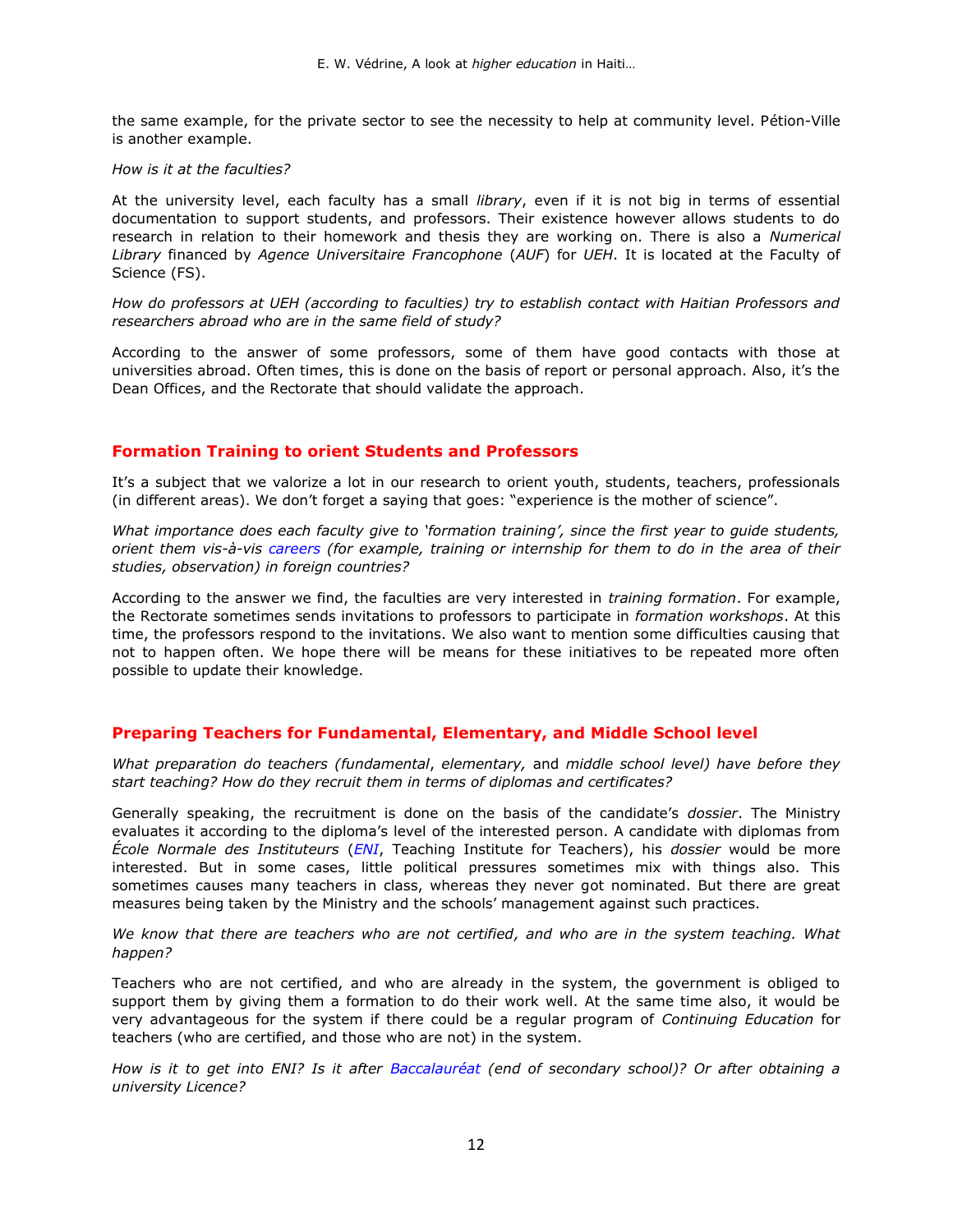In the past, the "*Rhéto* and *Philo*" *Diploma* (obtained after passing the State Exam, end of Secondary School) was not mandatory for a candidate to register at ENI. Since almost ten years, these diplomas have become a requirement. So, the Ministry does not require having a university diploma to start with. If the candidate has it already, it will be a great asset. But generally, one won't see easily people who already have a university degree register at *ENI*.

### *One of the tragedies in the area of education in Haiti is the closing of many ENI. How do you comment on that?*

We should point out that long ago, the state-run *ENIs* have been diminished in the country. This does help neither young people nor the system. For example, at the end of the 90's, the Ministry decided to close *École Normale de Damien*, which was an asset for the educative system throughout the country. It has been replaced by *CFEF* (*Centre de Formation pour l'École Fondamentale*). *CFEF* currently occupies the same space where *École Normale de Martissant* used to be; it is also closed down. It is true *CFEF* does not stop confirming that it has its spot because it formed teachers who graduated from that institution. However, the *Écoles Normales* were not supposed to be closed. One did not bother the other. For example, *École Normale de Damien* located at the north entrance of the capital; it used to receive young people throughout the country. Instead of just closing it (those are responsible), they could have turned it into *École Normale Moderne de Damien*. That would be something very important for the system. We are hoping that those who are responsible in the Ministry would revise this decision, especially when we know that *CFEF* is not able to receive the amount of young people knocking at its door each year. This would diminish the amount of youth who are obliged to sell their energy and their capacity in the [Dominican Republic,](https://en.wikipedia.org/wiki/Haitians_in_the_Dominican_Republic) in [Chile](https://en.wikipedia.org/wiki/Haitian_Chilean), and other places because they don't have means to learn anything.

### *What impact does this have on the fundamental level, as basic education?*

A thorough reform of the educative system should give the fundamental level its entire spot, because it's the base. *École Normale des Instituteurs* (*ENI*) should be multiplied in the country. There should have had been willingness also to make them more attractive as possible, the same way it is for *[École](https://en.wikipedia.org/wiki/%C3%89cole_normale_sup%C3%A9rieure)  [Normale Supérieure](https://en.wikipedia.org/wiki/%C3%89cole_normale_sup%C3%A9rieure)* (*ENS*). The Ministry and the *UEH* Rectorate can think of sitting down together to see how the cursus of this formation could be evaluated to reinforce it, and bring it up to the "*Licence*" level; that would valorize the trade. As it is the case in other countries, a teacher who graduated from ENI should have been able to do a master and doctorate in the same field. Also, can the ENIs be a department within the Faculty of Science of Education of the State University of Haiti?...

#### \*Note

• Some of the Creole languages spoken in different parts of the world • Algunos de los idiomas criollos que se hablan en diferentes partes del mundo • Certaines des langues créoles parlées dans différentes parties du monde • Einige der kreolishchen Sprachen, di in verschiedenen Teilen der Welt gesprochen warden • Kèk nan lang kreyòl ki pale nan diferan pati nan lemond.

[Creole varieties:](http://www.potomitan.info/vedrine/fraz.php) [Haiti](http://www.potomitan.info/vedrine/index.php) (fbc), [French Guiana](https://en.wikipedia.org/wiki/French_Guiana) (fbc), [Guadeloupe](https://linguistlist.org/forms/langs/LLDescription.cfm?code=gcf) (fbc), [Jamaica](https://en.wikipedia.org/wiki/Jamaican_Patois) (ebc), [Mauritius](https://en.wikipedia.org/wiki/Mauritius) (fbc), [Rodrigues](https://en.wikipedia.org/wiki/Rodrigues) (fbc), [Cape Verde](https://en.wikipedia.org/wiki/Cape_Verdean_Creole) (pbc), [Curacao](http://www.potomitan.info/vedrine/curacao.php) [\(Papiamento,](https://en.wikipedia.org/wiki/Papiamento) pbc), [Dominica](https://en.wikipedia.org/wiki/Dominican_Creole_French) (fbc), [Louisiana](http://www.indiana.edu/~creole/lcdpromo.shtml) (fbc), [Martinique](http://www.potomitan.info/confiant/index.php) (fbc), [Seychelles](https://en.wikipedia.org/wiki/Seychelles) (fbc), [Saint-Lucia](http://www.linkedin.com/in/jeffallen) (fbc). Etc…

| ebc |                                         | English-based creole Créole à base anglais Kreyol a baz anglè |                      |
|-----|-----------------------------------------|---------------------------------------------------------------|----------------------|
| fbc | French-based creole                     | Créole à base français Kreyòl a baz fransè                    |                      |
| pbc | Portug-based creole                     | Créole à base portug. Kreyòl a baz pòtigè                     |                      |
| sbc | Spanish-based creole Créole à base esp. |                                                               | Kreyòl a baz espayòl |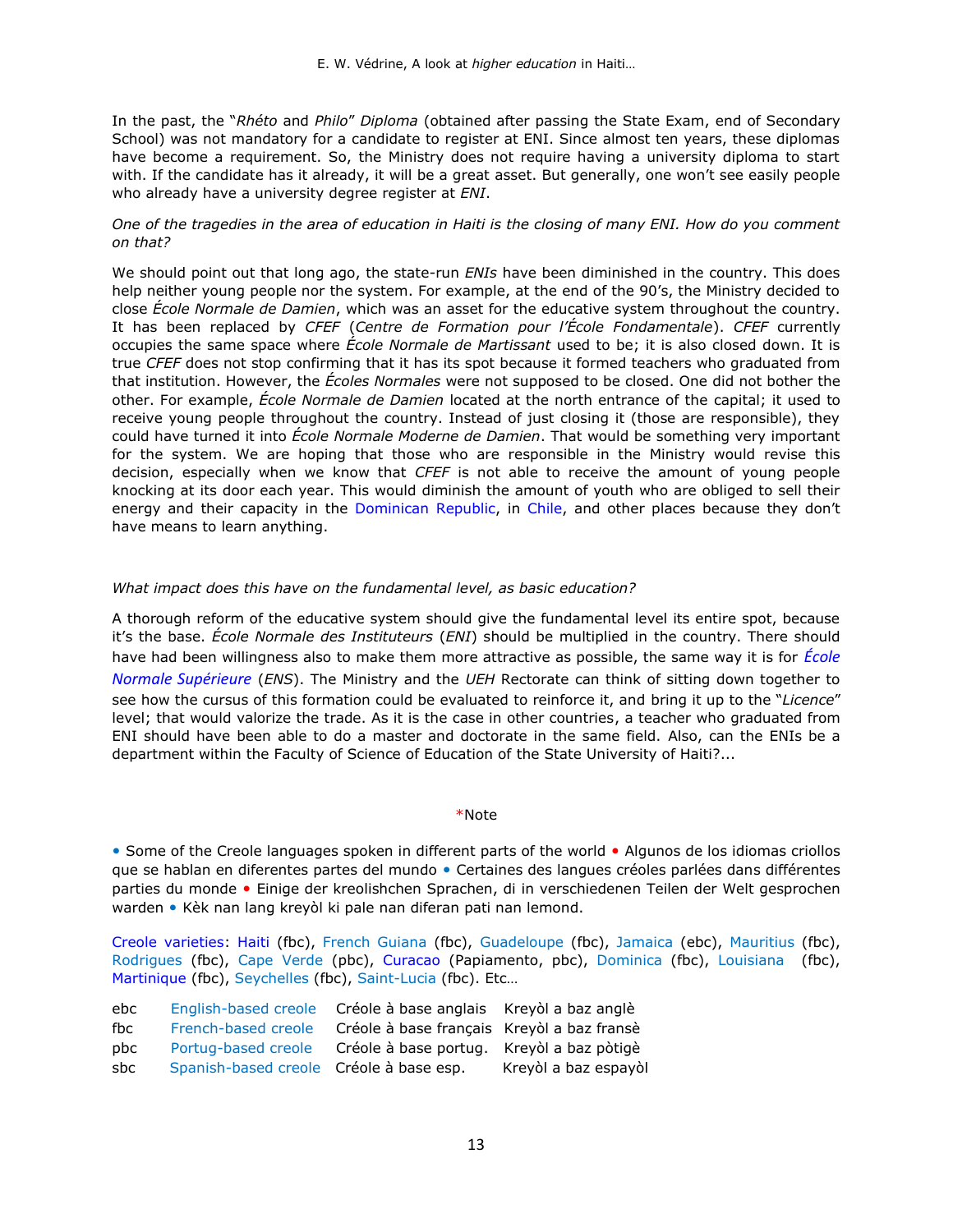## **ANNEXED TEXTS**

[ALLEN, Jeff](https://www.linkedin.com/in/jeff%20allen). Automated /Machine Translation [\(MT\), Haitian Creole and other Creole languages, Speech](https://www.proz.com/profile/88146)  [Technologies, Language Software.](https://www.proz.com/profile/88146)

[CHERY, Pierre Michel.](https://www.potomitan.info/ayiti/chery/index.php) [Douz \(12\) Prensip Bwa Kayiman : The Twelve](http://www.potomitan.info/vedrine/bwa_kayiman.php) *Bwa Kayiman* Principle. (English translation by Emmanuel W. Védrine).

CHERY, André Vilaire. *Dictionnaire de l'évolution du vocabulaire français en Haïti (dans le discours politique, économique et socilal du 7 février 1986 à nos jours*.

[DEGRAFF, Michel](http://linguistics.mit.edu/user/degraff/) and Glenda S. Stumps. «Ann bati lekòl tèt anwo: lang manman, pedagoji ak teknoloji kòm engredyan fondal natal pou yon chanjman radikal». *Journal of Haitian Studies*, Vol 24, #2. Fall 2018, pp. 114-124.

DEGRAFF, Michel and Mandaly Louis-Charles. [Ann chante alfabè kreyòl la.](https://www.potomitan.info/ayiti/alfabe.php) (Haitian Creole alphabet song).

---. [New developments… aiming toward a paradigm shift in Haiti's education system](https://www.potomitan.info/ayiti/pierre_jacques/alphabet_song.php). (interview) Jacques Pierre and [Michel Degraff.](http://linguistics.mit.edu/user/degraff/)

[DESHOMMES, Fritz.](https://www.potomitan.info/ayiti/deshommes/) [L'UEH annonce de nouvelle mesures concernant les mémoi](http://www.loophaiti.com/content/lueh-annonce-de-nouvelles-mesures-concernant-les-memoires-de-sorties)res de sortie. 31 oct. 2017.

[DUGE, Jean Armoce.](https://www.potomitan.info/duge/) *Manyèl Kreyòl* (1º, 2èm, 3<sup>èm</sup>, 4èm, 5èm, 6èm, 7èm, 8èm ane fondamantal). C3 Éds. [www.C3editions.com](http://www.c3editions.com/)

GANGOLLI, Anjali. «L'enseignement du fran[çais langue étrangère aux enfants en milieu instititionnel:](https://tel.archives-ouvertes.fr/tel-01801230/document) Le cas de l'Inde». Thèse de Doctorat en sciences du langage. Université de Bourgogne – Franche-Comté École doctorale LECLA (Lettres, Communications, Langues, Arts). 2017. 469 p.

[HYPPOLITE, Michel-Ange](http://www.potomitan.info/bibliographie/hyppolite/index.php). «Bèbè Gòlgota: bouskay sitwayènte ak diyite». [Translation from Haitian](http://www.potomitan.info/vedrine/golgota.php)  [Creole to English](http://www.potomitan.info/vedrine/golgota.php) by Emmanuel W. Védrine).

[LÉGER, Frenand.](https://carleton.ca/french/people/frenand-leger/) *[Pawòl Lakay:](https://www.potomitan.info/ayiti/pawol_lakay.php) Haitian-Creole language and culture for beginners and intermediate* learners (2<sup>nd</sup> ed.). Coconut Creek, Florida. [Educa Vision](http://educavision.com/) Press. 475 p.

[LORQUET, Joël.](https://www.potomitan.info/vedrine/lorquet.php) *[Boukan Dife Literati](http://www.potomitan.info/vedrine/lorquet2.php)* ak Joël Lorquet, [lexical data](http://www.potomitan.info/vedrine/lorquet_data.pdf) (edited by) Emmanuel W. Védrine.

[MAPOU, Jan](https://mjfievre.com/creole-not-allowed-here-an-interview-with-jan-mapou-haitian-creole-advocate/) (Jean-Marie Willer Denis). *D.P.M Kanntè* (*Dirèk Pou Miyami*, play). (Translated from Haitian Creole to English by Emmanuel W. Védrine).

MASON, Marilyn (web editor). [The Creole Clearing House.](https://ht.wikipedia.org/wiki/Marilyn_Mason) [Authoring and Documentation Workflow Tools for Haitian Creole; Automated Creole Orthography Conversion; Computing in Creole Languages].

OREM, William. *Book of Changes*[: the preservation of Creole, a nuanced language](http://www.potomitan.info/vedrine/indiana.php). (Research & Creative Activity. Vol. XXIII, No. 1, April 2000. Indiana University).

PALLI, Francesca (web editor). Creole Languages and Cultures.

PIERRE, Gotson. [Interview with Haitian linguist, Emmanuel W. Védrine](https://www.potomitan.info/vedrine/sicrad.pdf)… Oct. 2000.

SHAPIRO, Norma and Adelson-Goldstein. *Oxford Picture Dictionary English-Haitian Creole*. [Bilingual Dictionary for Haitian Creole speaking teenage and adult students of English.  $2^{nd}$  ed... "4,000 words and phrases are organized thematically within 163 topics. Includes English to Haitian Creole translations of vocabulary throughout, and an extensive index in Haitian Creole at the back of the book. A fully integrated vocabulary development program in American English"].

THÉLUSMA, Fortenel. *Le créole haïtien dans la tourmente: faits probants, analyse et perspectives*. C3 Eds. 2018. 188 p.

---. *Elements didactiques du créole et du français: le cas de la prédication nominale, des verbes pronominaux et du conditionel*. Imp Éds des Antilles. 2009.

---. *L'enseignement – apprentissage du français en Haïti: constats et propositions*. C3 Éds. 2016.

---. *Mon nouveau manuel de manuel de grammaire française*. 5e AF. 2016.

---. *Mon nouveau manuel de grammaire française*, 6<sup>e</sup> AF. 2016.

---. *Mon nouveau manuel de lecture française*, 7<sup>e</sup> AF. 2017.

- ---. *Mon nouveau manuel de lecture française*, 8<sup>e</sup> AF. 2017.
- ---. *Mon nouveau manuel de lecture française*, 9<sup>e</sup> AF. 2018.

---. *Mon nouveau manuel de communication française*, 3<sup>e</sup> AF. 2018.

---. *Mon nouveau manuel de communication française*, 4<sup>e</sup> AF. 2018.

[VALDMAN, Albert.](http://mypage.iu.edu/~avaldman/curriculumvitae.html) *Ann pale kreyòl: an introductory course in Haitian Creole*. 2001 (revised ed.).

---. *Haitian Creole – French – English Dictionary*. Bloomington, IN: Indiana University Press. 1981.

---. *A Learner's Dictionary of Haitian Cre*ole. (with Rozevel Jean-Baptiste and C. Pooser). 1996.

---. *Dictionary of Louisiana Creole* (with T. Klingler, M. Marshall, & K Rottet.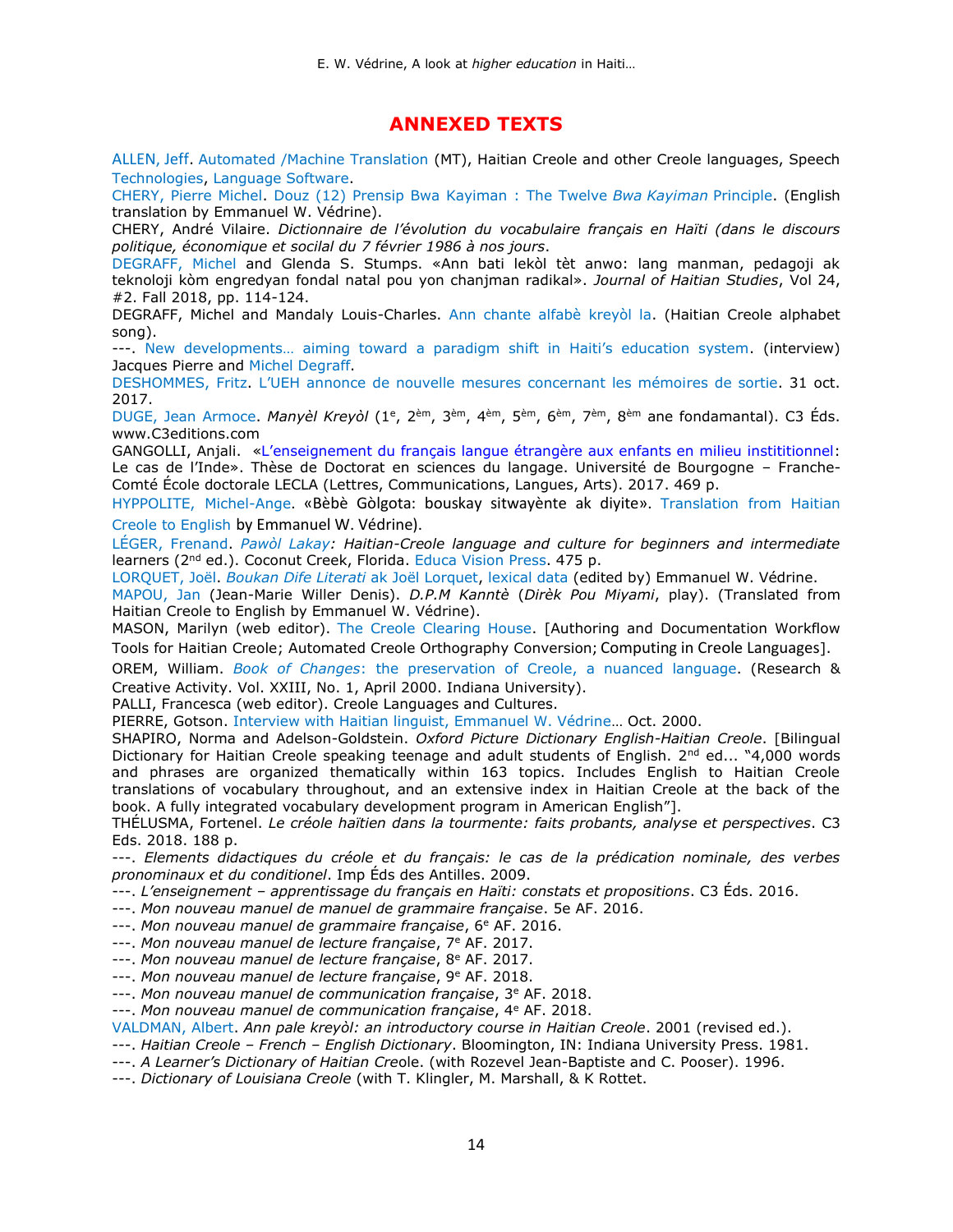---. *Dictionary of Louisiana Creole*. With T. Klingler, M. Marshall, &

Bloomington: Indiana University Press. 1998.

---. [Discovering Cajun French, CD-ROM.](http://www.indiana.edu/~creole/pdf/cdflyer.pdf) [Discovering Cajun French through the spoken word : À la découverte du français Cadien à travers la parole].

---. *Le français en [Amérique](http://www.pulaval.com/catalogue/francais-amerique-nord-etat-present-8726.html?q=francais+en+amerique+du+nord&format) du Nord*. (sous la direction de: Albert Valdman, Julie Auger, Deborah Piston-Hatlen). 2005. 592 p.

---. *[Haitian Creole-English Bilingual Dictionary](http://www.potomitan.info/vedrine/dictionary.php)* (the "DICO Project", Vol. I). 2007. 781 +xxxiv p. Indiana University–Creole [Institute.](http://www.indiana.edu/~creole/index.shtml) [\(Emmanuel W. Védrine,](https://www.potomitan.info/vedrine/index.php) [Frenand Léger,](https://www.potomitan.info/ayiti/leger/) [Jacques\\_Pierre,](https://www.potomitan.info/ayiti/pierre_jacques/) [Nicolas](https://www.potomitan.info/ayiti/nicolas_andre.php)  [André:](https://www.potomitan.info/ayiti/nicolas_andre.php) Native Speakers Editing Team).

---. *English–[Haitian Creole Bilingual Dictionary](http://www.potomitan.info/dictionnaire/haitian_creole.php)*. 1148 p. iUniverse. Bloomington, IN. 2017. Albert Valdman (editor). The "DICO Project", Vol. II.

[VEDRINE, Emmanuel](https://www.potomitan.info/vedrine/index.php) W. [Abstracts : Abstrè](http://www.potomitan.info/vedrine/abstract.php) (on the problem of schools in Haiti).

---. [Agriculture, the first target for Haiti's development](http://www.potomitan.info/vedrine/agriculture.pdf). *Boston Haitian Reporter*, July 2004. [Haitian](http://www.potomitan.info/vedrine/agrik.pdf)  [creole Version : Vèsyon kreyòl.](http://www.potomitan.info/vedrine/agrik.pdf)

---. [A Bibliography of Theses and Dissertations related to Cape Verde.](http://www.potomitan.info/vedrine/these_verde.php) June 2005.

---. [A Bibliography of Theses & Dissertations related to Haiti](http://www.potomitan.info/vedrine/bibliography.html) (20th Century). March 2008.

---. [A Bibliography of Theses and Dissertations related to Haiti](http://www.potomitan.info/vedrine/theses.php) (From 2001-2004).

---. [A Bibliography of Theses and Dissertations related to the Dominican Republic.](http://www.potomitan.info/bibliographie/dominicana/dominicana_biblio.php) Sept. 2005. E. W. Védrine, Andrés Paniagua. University of Massachusetts-Boston. [Research done upon the request of His Excellency, Dr. Leonel Fernandez (former President of the Dominican Republic), and presented at the [Dominican-American National Roundtable,](http://ndac-us.org/)  $8<sup>th</sup>$  Annual Conference held at The University of Massachusetts-Boston. Oct. 2005].

---. *[An Annotated Bibliography on Haitian Creole](http://www.potomitan.info/vedrine/vedrine1.php)*: a review of publications from colonial times to 2000. Educa Vision. 700 p. [Research presented at the Linguistic Conference held in Cayenne, French Guiana (from May 9 – 11. 2003, organized by the «*Laboratoire des Sciences Sociales* [IRD](http://guyane.ird.fr/) de Guyane»), on the languages spoken in French Guiana. Also presented at the "17th Annual [Haitian Studies](https://www.haitianstudies.org/)  [Association](https://www.haitianstudies.org/)", held at University of Massachusetts-Boston, Oct. 2005.

---. [Aristide in past tense: homework to be corrected by Préval, Haiti's new elected president](http://www.potomitan.info/vedrine/preval.php).

---. [Barack Obama](http://www.potomitan.info/vedrine/obama.php) (presidential candidate) Speech : Diskou Barack Obama (kandida alaprezidans).

---. [Bibliographie Haïtienne](http://www.potomitan.info/vedrine/bibliographie.php) et [Indices Bibliographiques.](http://www.potomitan.info/vedrine/indices.php) (edited by) E. W. Védrine and Francesca Palli.

---. *[D.P.M Kanntè](http://www.potomitan.info/vedrine/reyalite.php#e)* (play) by Jean Mapou : a bridge between fiction and reality. (Book review and English translation of the book by E. W. Védrine).

---. [Does Haiti really need a Creole Academy?](http://www.potomitan.info/vedrine/creole_academy.php) : [Èske Ayiti reyèlman bezwen yon akademi kreyòl?](http://www.potomitan.info/vedrine/akademi_kreyol.php)

---. [A look at the problem of schools in Haiti. \(c](http://www.potomitan.info/vedrine/school2.php)omments and suggestions) E. W. Védrine).

---. *[A look at the problem of schools in](http://www.potomitan.info/vedrine/abstract.php#2) Haiti*. (essays and interviews on the problem of schools in Haiti and interviews with some Haitian educators in diaspora). 1994. Soup to Nuts. 2nd ed., 2007. 221 p. E. W. Védrine.

---. [Charla Lingwista Haitiano Emmanuel W. Védrine](http://nostisia.com/curacao/23-lokal/1140-charla-lingwista-haitiano-emmanuel-vedrine-na-naam) (na NAAM (Curaçao). [On *[Haitian](http://www.potomitan.info/vedrine/vedrine1.php)  [Creole](http://www.potomitan.info/vedrine/vedrine1.php) Bibliography*, 200 years of publications. Courtesy of [Myriam Lavache](https://www.linkedin.com/in/myriam-lavache-a7390953) (Haitian Creole, Papiamentu translator): *Kreyòl Pale, [Kreyòl Konprann I](https://www.facebook.com/Curacaocreoleinstitute/)nstitute of Spoken Kreyol*. Curaçao. Richenel Ansano (Director of NAAM]. [Yaniek Pinedo](http://www.potomitan.info/questions/mouri.html#muriendo) (translator: Haitian creole, Papiamentu, and Spanish). 2016.

---. [The use of Creole in schools in](http://www.potomitan.info/vedrine/komante.html#a) Haiti (use of the urban variation and the tendency to reject the rural one: Sociolinguistics and the reality behind it).

---. *[Dictionary of Haitian Creole Verbs with phrases and idioms.](http://www.potomitan.info/vedrine/index.php#10)* 1992. Soup to Nuts: Cambridge, MA. 246 p. [Reprint by Educa Vision]. [Research ref. in *Haitian–English Dictionary*, University of Kansas; ref. in *[Haitian Creole-English Bilingual Dictionary](http://www.potomitan.info/vedrine/dictionary.php)* [\(HCEBD\)](http://www.indiana.edu/~creole/hcebd.shtml). Indiana University-Creole Institute. 2007 2007.

---. Dictionary of Haitian Proverbs. (Unpub manuscript).

---. [A look at two dictionaries on Haitian Creole :](http://www.potomitan.info/vedrine/diksyone.php) Yon koudèy sou 2 gran diksyonè sou kreyòl ayisyen.

---. [Educating Haitian Youth and the Haitian Community in Diaspora.](http://www.potomitan.info/vedrine/youth.php)

---. English – Haitian Creole Dictionary of [Medical Terminologies.](http://www.potomitan.info/vedrine/medical.php) (Unpub manuscript).

---. [A healing paradigm for a new Haiti](http://www.potomitan.info/vedrine/EVpub.pdf) (essays).

---. [Interview with André Vilaire Chéry](http://www.potomitan.info/vedrine/chery.php) (on the evolution of Haitian Creole, post *dechoukay* or after February 7, 1986). Indiana University–Creole Institute. 1999.

---. [Does Haiti need more mediocre universities after January 12, 2010?](http://www.potomitan.info/vedrine/inivesite.php).

---. [Est-ce le créole un bon outil pour apprendre à l'école en Haïti?](http://www.potomitan.info/vedrine/zouti.php) : Is Creole a good tool to learn in school?.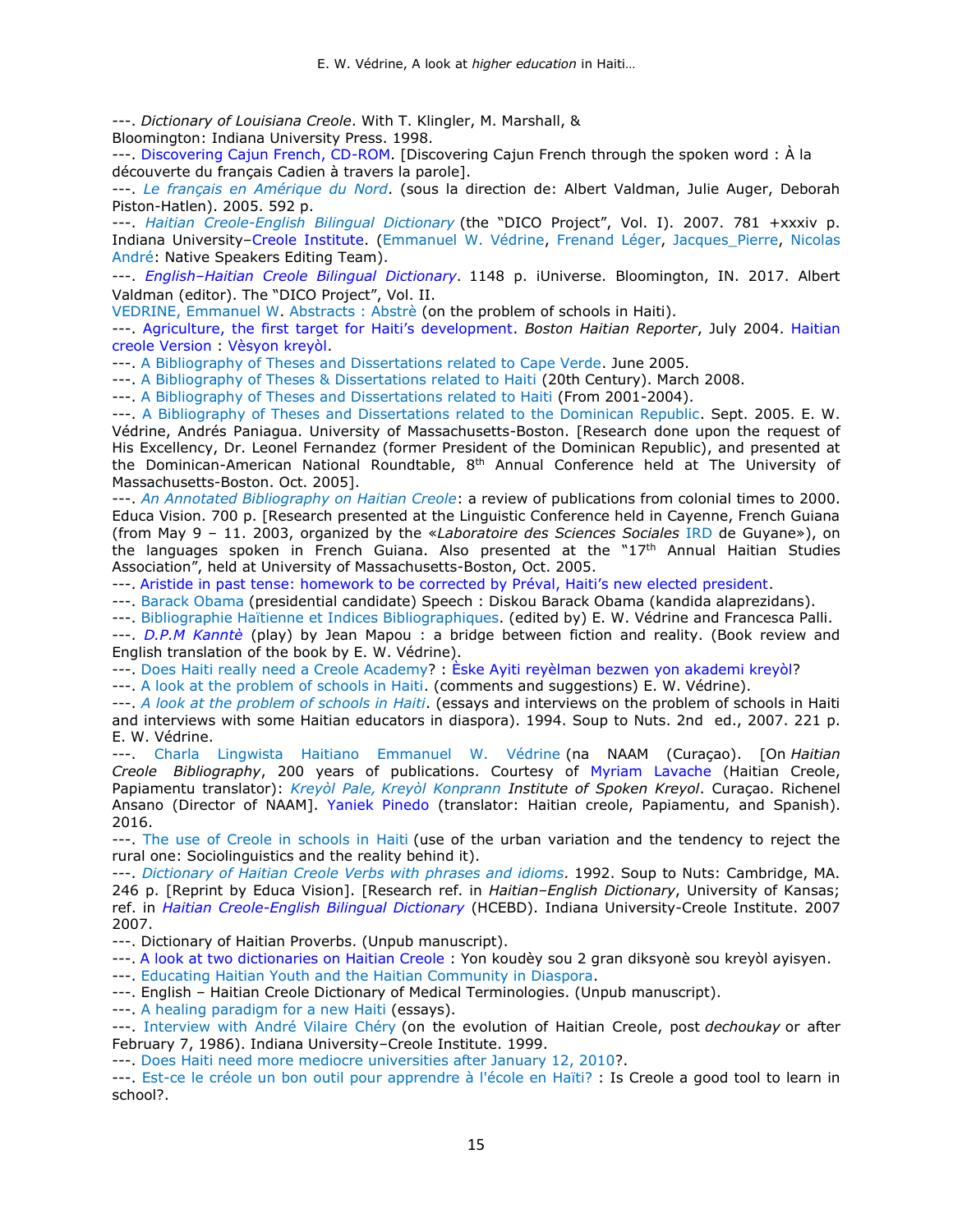---. [20 Fraz Kreyòl Potomitan : Twenty Key Creole phrases.](http://www.potomitan.info/vedrine/fraz.php) E. W. Védrine. [Translators & Editors: Aude Fawaka Désiré, CLASH (*Comité de Liaison d'Application des Sources Historiques*), [Ernest](http://www.potomitan.info/bibliographie/pepin/index.php) Pépin, Francesca Palli, Franswa Sintomer, Hilda de Windt Ayoubi (Papiamento, Dutch, Spanish studies), [Jean-](https://www.potomitan.info/sahai/)[S Sahaï,](https://www.potomitan.info/sahai/) Jnes Angela Pellegrini, Lindy-ann Alexander, [Marilyn Mason,](https://ht.wikipedia.org/wiki/Marilyn_Mason) Marlin Augustin, [Maxette and](https://www.potomitan.info/maxette/)  [Malte Olsson,](https://www.potomitan.info/maxette/) Miguel Calzada, Penda Choppy, [Raphaël Confiant,](http://www.potomitan.info/confiant/index.php) Sedley Richard Assonne].

---. *[Gramè Kreyòl VEDRINE Grammar of Haitian Creole](http://www.potomitan.info/vedrine/index.php#15)*. 1996. 354 p. [GKV Index.](https://www.potomitan.info/vedrine/grame.php)

---. [Haiti, for a practical education on Fridays](http://www.potomitan.info/vedrine/vandredi.php#a) : Ayiti, pou yon edikasyon pratik lè vandredi.

---. [Haitian Creole Data base:](http://www.potomitan.info/vedrine/progres.pdf) (source: *Haïti Progrès*, newspaper, 2004). [Model of edited database: Modèl bank done leksikal tou edite pou [lojisyèl](http://www.linkedin.com/in/jeffallen) ipèbaz (for hyper base [software](http://www.linkedin.com/in/jeffallen)].

---. [Haitian Creole Data base:](http://www.potomitan.info/vedrine/d-base_kri.pdf) *Kri pou liberasyon* (Cry for liberation: a collection of poems in Haitian Creole). 2008. [Model of edited Creole database (for hyper base [software](http://www.linkedin.com/in/jeffallen)) : Modèl bank done leksikal tou edite (pou [lojisyèl](http://www.linkedin.com/in/jeffallen) ipèbaz)].

---. Haitians' [Presence and Contribution to the Society of Curaçao](http://www.potomitan.info/vedrine/curacao_contribution.php) : Prezans ak Kontribisyon Ayisyen nan Peyi Kiraso.

---. A hidden norm in the standardization process of Haitian Creole that would be acceptable by the whole Haitian population and how to manage it. (Presentation). Haitian Studies Association, 18th Conference. University of Virginia, Charlottesville, VA. 2006.

---. [Good luck to Haiti's next president](http://www.potomitan.info/vedrine/president.php). *[Boston Haitian Reporter](https://www.bostonhaitian.com/)*, Vol. 6. Issue 12.

---. *[Ide pou kreye yon 'High School Ayisyen' prive nan Boston](http://www.potomitan.info/vedrine/idepou.pdf)*. 1994. 109 p. [\(Idea to found a Haitian](http://www.potomitan.info/vedrine/abstract.php#3)  [Private High School in Boston](http://www.potomitan.info/vedrine/abstract.php#3) (debate).

---. [Some superstitions in Haitian culture](http://www.potomitan.info/vedrine/sipetisyon.pdf) : Kèk sipètisyon nan kilti ayisyen.

---. [Questioning Haitian Culture to learn more about it :](http://www.potomitan.info/vedrine/kilti2.php) Kesyone kilti ayisyen pou aprann plis de li. ---. *Ti istwa kreyòl : Short stories in Haitian Creole*. Soup to Nuts. 1994. 115 p. [Reprint by Educa Vision].

---. [Konbit piblikasyon elektwonik pou ede nan difizyon lang kreyòl la Ayiti.](http://www.potomitan.info/vedrine/konbit.php) Collective electronic publications to help in the diffusion of the Creole language in Haiti).

---. *Kreyòl without toil* : *[an introductory course to Haitian Creole](https://www.potomitan.info/vedrine/toil.php)*.

---. [Leksik kreyòl : Creole lexicon.](https://www.potomitan.info/vedrine/leksik.pdf)

---. [Teaching materials for schools in Haiti.](http://www.potomitan.info/vedrine/lekol.php)

---. «Une norme sous-entendue dans le processus de la standardization du créole haïtien qui serait acceptable par toutes les couches sociales de la population haïtienne et comment la gérer». (presentation). Haitian Studies Association, 18th Conference. University of Virginia, Charlottesville, VA. 2006.

---. [October 28, International Creole Day, and](http://www.potomitan.info/vedrine/28-oktob.php) what?.

---. [Haitian authors, editors and translators… know your rights and respect others'](http://www.potomitan.info/vedrine/ote.php).

---. *[Men l anlè a l ap vini](http://www.potomitan.info/vedrine/anle.pdf)* (*He is in the air coming*, short story). Orèsjozèf Pub. 34 p.

---. *Mouri pou libere Ayiti* [\(short story\)](http://www.potomitan.info/questions/mouri.html) by E. W. Védrine with translation in other languages [English: *Dying for Haiti's liberation* (by E. W. Védrine, author); French: *[Mourir pour libérer Haïti](http://www.potomitan.info/questions/mouri.html#m)* [\(Jean-S.](https://www.potomitan.info/sahai/)  [Sahaï\)](https://www.potomitan.info/sahai/); German: *Sterben, um Haiti zu befreien* [\(Jnes Angela Pellegrini\)](http://www.potomitan.info/questions/mouri.html#sterben); [Italian:](http://www.potomitan.info/questions/mouri.html#morire) *Morire per liberale Haiti* (Francesca Palli); [Japanese:](http://www.potomitan.info/questions/mouri_jap.html) Mihoko Tsunetomi; [Latin:](http://www.potomitan.info/questions/mouri.html#mori) (Vittore Nason); Papiamentu: *[Muriendo pa](http://www.potomitan.info/questions/mouri.html#muriendo)  [liberashon di Haiti](http://www.potomitan.info/questions/mouri.html#muriendo)* (Yaniek Pinedo); Russian: [Karlova Ekatarina\)](http://www.potomitan.info/questions/mouri_russe.html); Spanish: *[Morir para liberar Haiti](http://www.potomitan.info/questions/mouri.html#morir)* (Miguel Calzada)].

---. [Path to the most ever published bibliography research on Haitian Creole.](http://www.potomitan.info/vedrine/path2.php)

---. *[Petit lexique du créole haïtien](http://www.potomitan.info/vedrine/lexique.php)*. (historical linguistics). Orèsjozèf publications. 87 p.

---. [Published Poems](http://www.potomitan.info/vedrine/powem.php) (in periodicals, anthologies, and books) : Powèm Pibliye.

---. [Peyi m rele Ayiti](https://www.potomitan.info/vedrine/peyi.php) : [My country is Haiti.](https://www.potomitan.info/vedrine/peyi2.php)

---. *[Premye etap avèk yon òdinatè](http://www.potomitan.info/bibliographie/odinate.php)*. (First step with computers, the first computer training manual in the Haitian language : Premye manyèl an kreyòl pou trening òdinatè). Editors: Emmanuel W. Védrine, Emily Miksik, and Jean Aupont. A presentation of Prof Ansanm. Publisher: Eastern Digital Resources.

---. [Retard dans l'enseignement des langues étrangères en Haïti.](http://www.potomitan.info/vedrine/reta2.php)

---. [Research & Publications](http://www.potomitan.info/vedrine/summary.php) (summary).

---. [Rezo Etidyan Ayisyen, Ayiti](http://www.potomitan.info/vedrine/rezo.php) – Dyaspora : Network of Haitian Students, Haiti – Diaspora.

---. [Ritardo dell'insegnamento delle lingue straniere nelle scuole di Ha](http://www.potomitan.info/vedrine/reta3.php)iti.

---. [Orientation seminar for Haitian students coming to the United States.](http://www.potomitan.info/vedrine/orientation_k.php)

---. *[Sezon Sechrès Ayiti](http://www.potomitan.info/vedrine/sezon_secheres.php)* (woman istorik, [tèks pou nivo segondè\)](http://www.potomitan.info/vedrine/sezon.pdf). 1st ed. Soup to Nuts, 1994. 2nd ed., [JEBCA e](https://www.jebcaeditions.org/index.html)ditions. 2014. 224 p. Season of drought in Haiti (historical novel). *[Temporada di sekura na](http://www.potomitan.info/vedrine/temporada.php)  [Haïti](http://www.potomitan.info/vedrine/temporada.php)* (novela na papiamento). [Model of edited database for hyper base [software](http://www.linkedin.com/in/jeffallen) : Modèl bank done leksikal tou edite pou [lojisyèl](http://www.linkedin.com/in/jeffallen) ipèbaz].